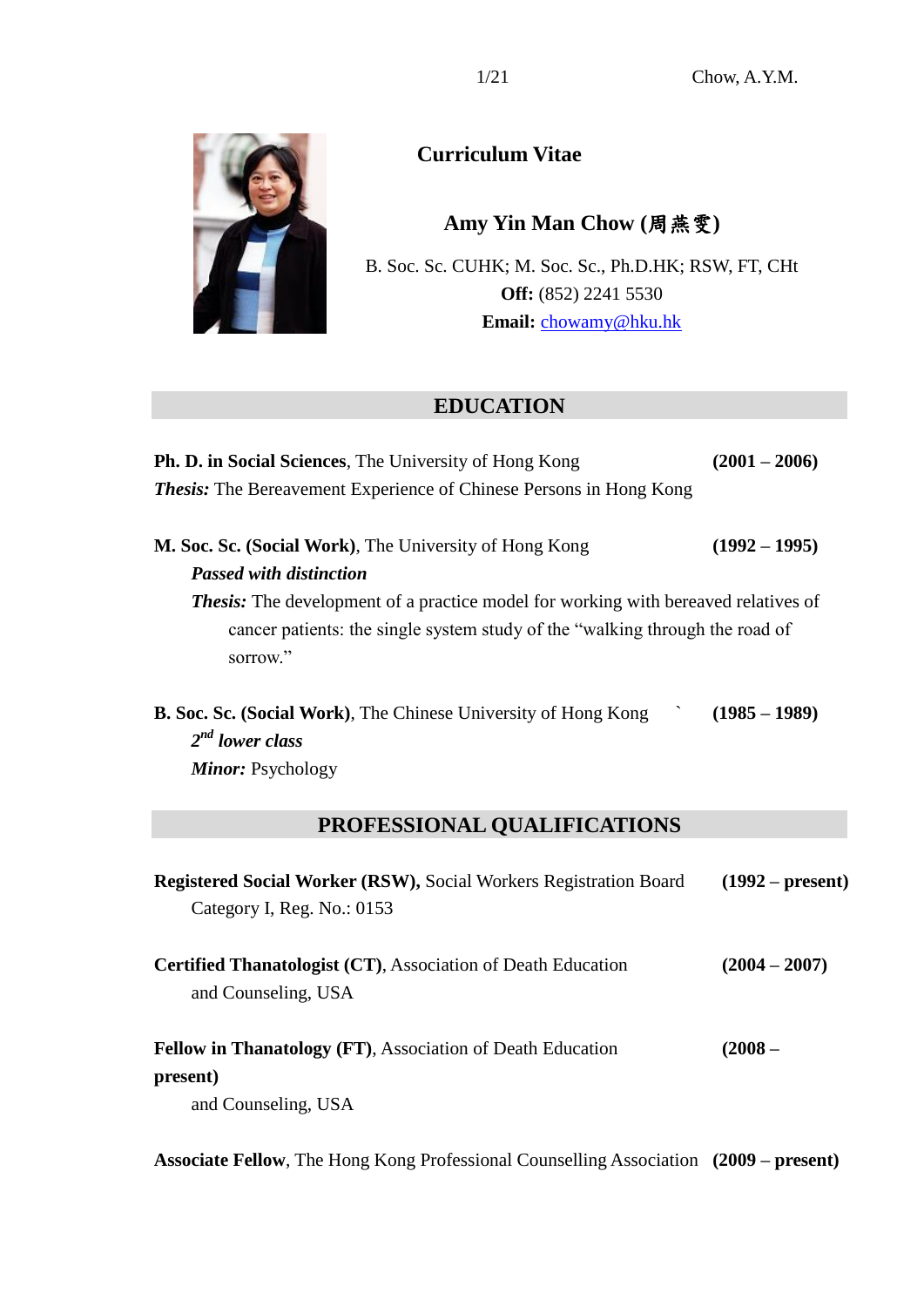| <b>Certified Hypnotherapist, International Medical and Dental</b> | $(2011 - present)$ |
|-------------------------------------------------------------------|--------------------|
| <b>Hypnotherapy Association, USA</b>                              |                    |

# **TEACHING AND PROFESSIONAL EXPERIENCES**

| <b>Associate Professor</b>                                                     | $(2011-present)$ |
|--------------------------------------------------------------------------------|------------------|
| Department of Social Work & Social Administration, The University of Hong Kong |                  |
| <b>Assistant Professor</b>                                                     | $(2005 - 2011)$  |
| Department of Social Work & Social Administration, The University of Hong Kong |                  |
| <b>Centre Director</b>                                                         | $(1997 - 2001)$  |
| Jessie and Thomas Tam Centre, Society for the Promotion of Hospice Care, Hong  |                  |
| Kong                                                                           |                  |
| <b>Field Instructor in Social Work</b>                                         | $(1994 - 1997)$  |
| Department of Social Work & Social Administration, The University of Hong Kong |                  |
| <b>Field Instructor in Social Work</b>                                         | $(1992 - 1994)$  |
| Social Work Department, The Chinese University of Hong Kong                    |                  |
| <b>Medical Social Worker</b>                                                   | $(1989 - 1992)$  |
| Caritas Medical Centre, Hong Kong                                              |                  |

# **AWARDS RECEIVED**

| <b>Best Abstract Award (Researcher)</b>                                      |        |
|------------------------------------------------------------------------------|--------|
| 2010)                                                                        |        |
| 2010 Joint World Conference on Social Work and Social Development            |        |
| <b>CADENZA Fellowship</b>                                                    | (June, |
|                                                                              |        |
| 2008)                                                                        |        |
| Project CADENZA, the Hong Kong Jockey Club Charities Trust                   |        |
| Erik Kvan Memorial Book Prize                                                | (Oct.  |
| 2006)                                                                        |        |
| $\cdots$ $\cdots$ $\cdots$ $\cdots$ $\cdots$ $\cdots$ $\cdots$<br><u>гтч</u> |        |

The University of Hong Kong, Hong Kong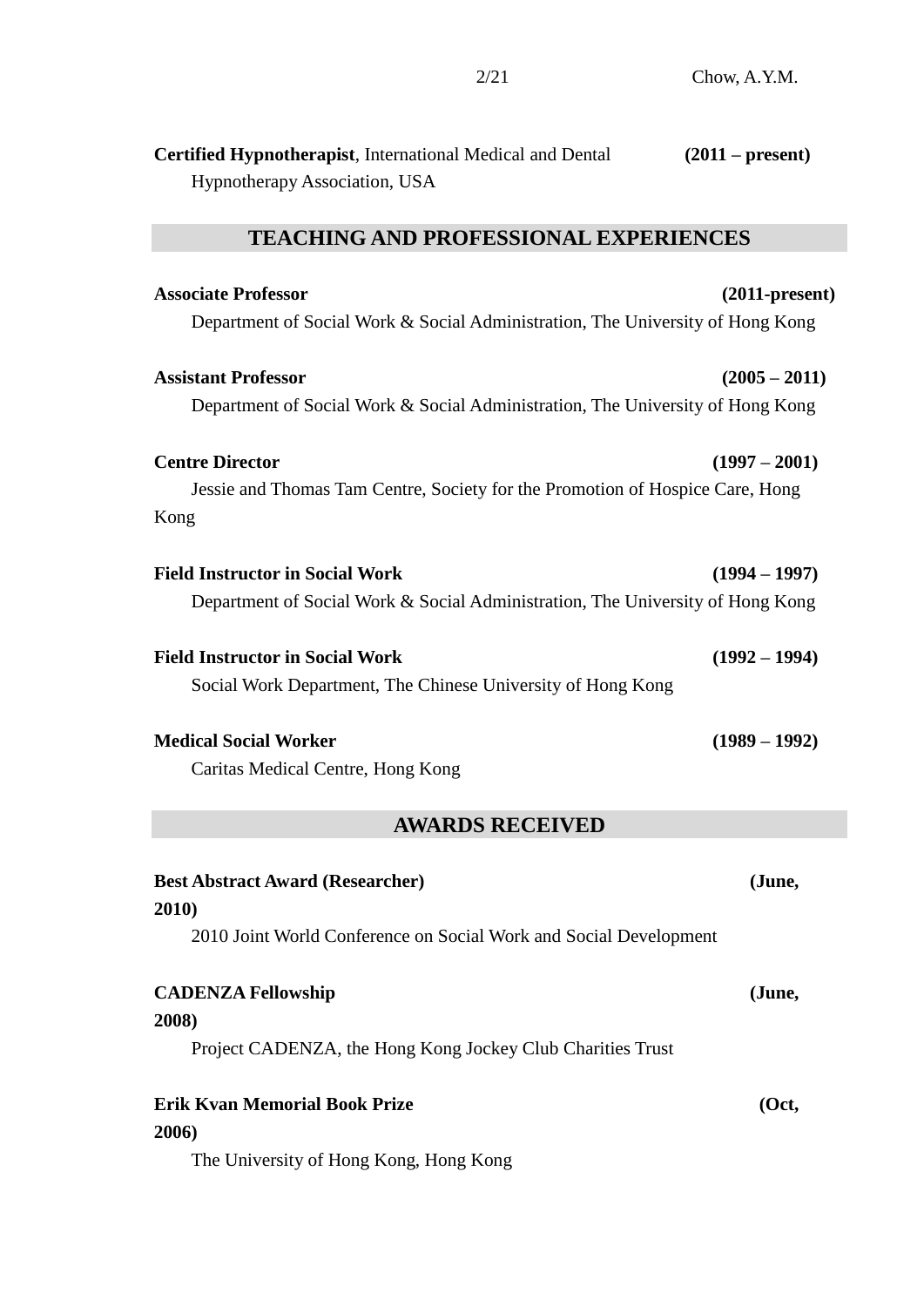| <b>ADEC 2005 Cross-Cultural Award</b><br>2005)          | (Apr,    |
|---------------------------------------------------------|----------|
| The Association for Death Education and Counseling, USA |          |
| <b>Sir Edward Youde Memorial Fellowships 2003/2004</b>  | (Mar,    |
| 2004)                                                   |          |
| The Sir Edward Youde Memorial Fund Council, Hong Kong   |          |
| <b>Sir Edward Youde Memorial Fellowships 2002/2003</b>  | (Feb,    |
| 2003)                                                   |          |
| The Sir Edward Youde Memorial Fund Council, Hong Kong   |          |
| <b>Young Investigator Award</b>                         | $($ Nov, |
| <b>1995</b> )                                           |          |
| Hong Kong International Cancer Congress, Hong Kong      |          |

## **RESEARCH**

#### **Publications in Peer-reviewed Journal:**

- **Chow, A. Y. M.** (2013) Developing Emotional Competence of Social Workers of End-of-Life and Bereavement Care. *British Journal of Social Work*. 43(2), 373-393. doi: 10.1093/bjsw/bct030
- Wong, D.F.K., Lam A. Y. K., Poon, A. & **Chow, A. Y. M.** (2011) Gender differences in mental health literacy among Chinese-speaking Australians in Melbourne Australia. *International Journal of Social Psychiatry.* doi: 10.1177/0020764010390431
- **Chow A. Y. M.,** Chow, M. T., Wan, C. K. P., Wong, K.K.L., & Cheung, R. W. T. (2011). The Development and Initial Validation of the Chinese Significant Wish Fulfillment Scale. *International Psychogeriatrics*. 23(3), 442-449. doi: 10.1017/S1041610210001341
- **Chow, A. Y. M.**, Lam, D.O. B., Leung, G.S.M., Wong, D. F. K., & Chan, B.F. P. (2011). Promoting Reflexivity among Social Work Students: The Development and Preliminary Evaluation. *Social Work Education*, 30(2), 141-156. doi: 10.1080/02615479.2011.540377

**Chow, A. Y. M.** (2010) Optimizing the Use of Video-tapes of Clinical Sessions: The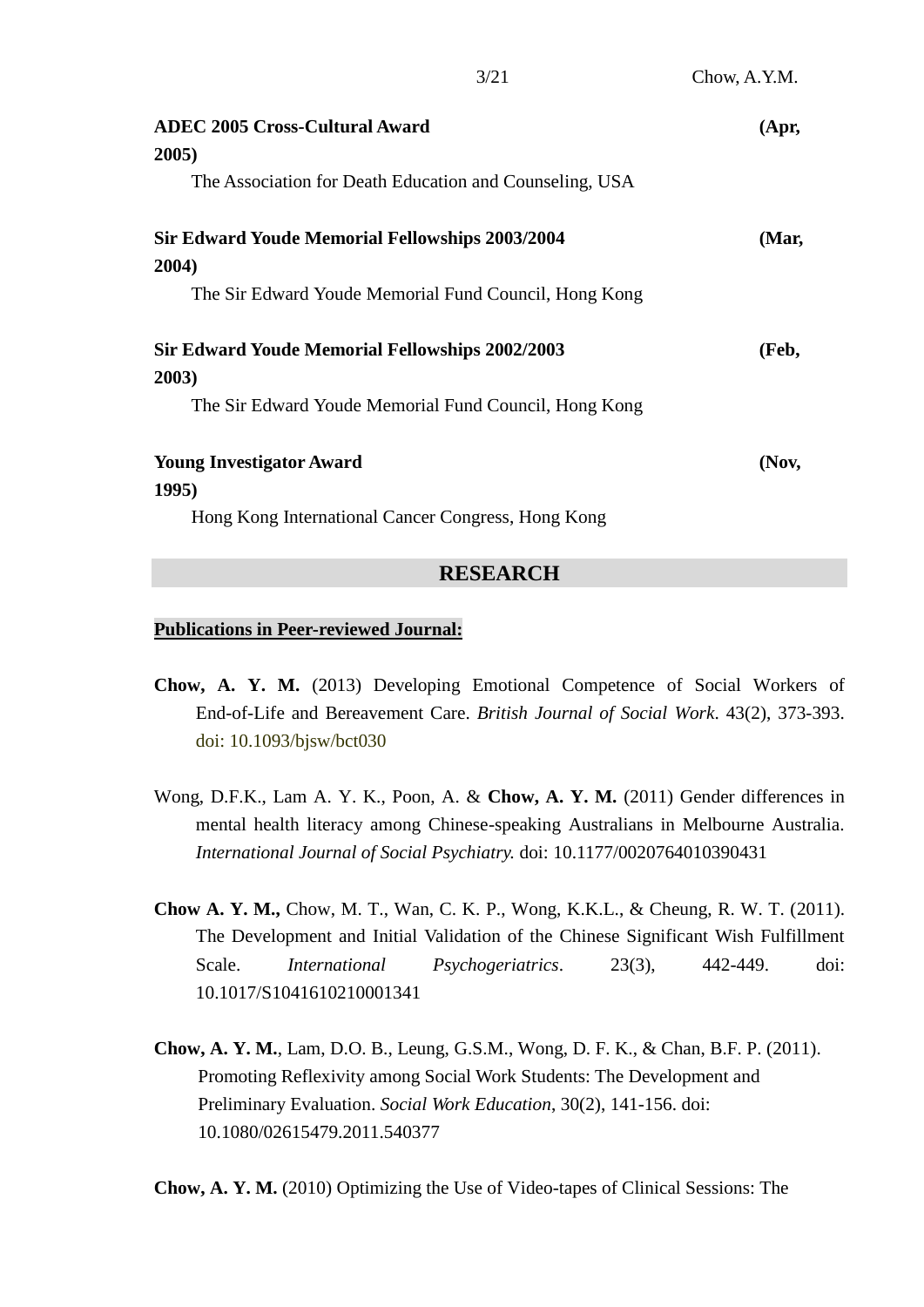Data-mining Approach for Scale Construction and Theory Building for Bereaved Persons in Hong Kong. *Social Work in Health Care.* 49(9), 832-855. doi: 10.1080/00981389.2010.494954

- **Chow, A. Y. M.** (2010). The role of hope in bereavement for Chinese people in Hong Kong. *Death Studies,* 34(4), 330-350. doi:10.1080/07481181003613891
- **Chow, A. Y. M.** (2010). Anticipatory anniversary bereavement effects and Bereavement: Development of an integrated explanatory model. *Journal of Loss and Trauma,* 15(1), 54-68. doi:10.1080/15325020902925969
- Ho, A. H. Y., Chan, C.L.W., **Chow, A. Y. M.**, Pon, A. K.L., & Ng, S. M. (2010). Psychometric properties of the Chinese version (C-DAP-R) of the Death Attitude Profile-Revised. *Illness, Crisis, & Loss,* 18(2), 95-110. doi:10.2190/IL.18.2.b
- Woo M.H.I., Chan C.L.W., **Chow A.Y.M.** and Ho T.H. (2009). Management of Challenges of Conjugal Loss Among Chinese Widowers: An Exploratory Study. *Omega,* 58(4), 275-297**.** doi:10.2190/OM.58.4.b
- Woo M.H.I., Chan C.L.W., **Chow A.Y.M.** and Ho T.H. (2007). Chinese Widowers' Self-Perception of Growth: An Exploratory Study. *Journal of Social Work in End-of-life and Palliative Care*, 3 (4), 47-67**.** doi: 10.1080/15524250802003422
- **Chow, A.Y. M.**, Chan, C. L. W., & Ho, S. M. Y. (2007). The social sharing experiences of bereavement by Chinese bereaved persons in Hong Kong. The social sharing experiences of bereavement by Chinese bereaved persons in Hong Kong., 31(7), 601 – 618. doi: 10.1080/07481180701405105
- Chan, T. H. Y, Chan, F. M. Y., Tin, A. F., **Chow, A. Y. M.**, & Chan, L. W. Cecilia (2006-2007). Death preparation and anxiety: A survey in Hong Kong. *Omega*, 54(1), 67-78. doi: 10.2190/6478-6572-V704-1545
- **Chow, A. Y. M.**, Chan, C. L. W., Ho, S. M. Y., Tse, D. M. W., Suen, M. H. P., & Yuen, K. F.K. (2006). Qualitative Study of Chinese Widows in Hong Kong. *Palliative Medicine,* 20 (5), 513-520. doi: 10.1191/0269216306pm1168oa
- Chan, C. L. W., Ng, S. M., Ho, T. H. and **Chow, A. Y. M**. (2006). East meets West: applying Eastern spirituality in clinical practice, *Journal of Clinical Nursing*. 15(7): 822-832.
- Chan C. L. W., Ho, T. H., Fu,W. and **Chow, A. Y. M**.(2006). Turning curses into blessings: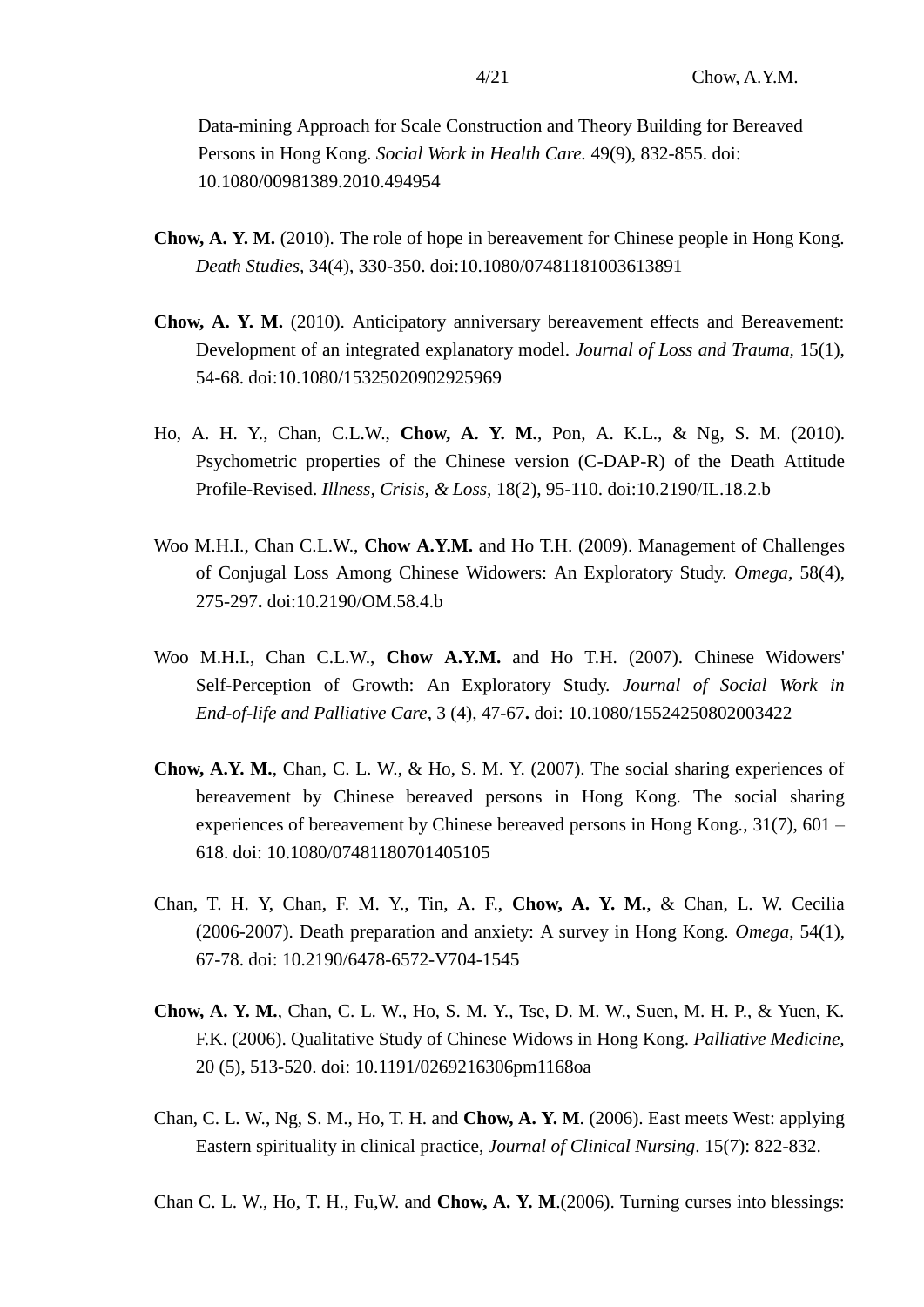An Eastern Approach to Psychosocial Oncology. *Journal of Psychosocial Oncology*. 24(4): 15-32.

- Chan. C. L. W., **Chow, A. Y. M.**, Ho, S. M. Y., Tsui, K. Y. Y., Tin, F. A., Koo W. S. B. et al. (2005). The experience of Chinese bereaved persons: A preliminary study of meaning making and continuing bonds. *Death Studies*, 29 (10), 923-947. doi: 10.1080/07481180500299287
- Ho, S. M. Y., **Chow, A. Y. M.**, Chan, C. L. W. and Tsui, Y. K. Y. (2002) The Assessment of Grief Among Hong Kong Chinese : A Preliminary Report. *Death Studies*, 26: 91-98. doi: 10.1080/074811802753455226
- Chan, C.L.W. and **Chow, A.Y.M.**, (1998) An indigenous Psycho-educational Group for Chinese Bereaved Family Members. *Hong Kong Journal of Social Work*. 32 (1), p. 1-20.

#### **Book Chapters**

- **Chow, A. Y. M.** (2011). Case 4.2: A young man waiting for a transplant: dilemmas for a hospital-based social worker: Commentary 2. In S. Banks, & K. Nøhr (Eds.). *Practising Social Work Ethics around the World* (pp. 127-129). New York: Routledge.
- Klass, D. & **Chow, A. Y. M.** (2011). Culture and ethnicity in experiencing, policing, and handling grief. In R. A. Neimeyer, H. Winokuer, D. L. Harris, & G. Thornton (Eds.) *Grief and Bereavement in Contemporary Society* (pp. 341 -353)*.* New York: Routledge. *(50% contribution)*
- **Chow, A. Y. M.** (2011). Prevention of burn out and compassion fatigue through education and training: The Project ENABLE. In I. Renzenbrink (Ed.) *Caregiver Stress and Staff Support in Illness, Dying and Bereavement* (pp. 71 -83)*.* Oxford, UK: Oxford University Press. *(100% contribution)*
- **Chow, A. Y. M.** & Yip, P. S. F. (2011). Grief after Suicide: A Hong Kong Chinese Perspective. In J. R. Jordan & J. L. McIntosh (Eds.) *Grief After Suicide: Understanding the Consequences and Caring for the Survivor* (pp. 427-437)*.* New York, NY: Routledge. *(90% contribution)*
- **Chow, A. Y. M.** (2009). Death superstitions. In C. D. Bryant, & D. L. Peck (Eds.) *Encyclopedia of death and the human experience.* London, UK: SAGE. *(100%*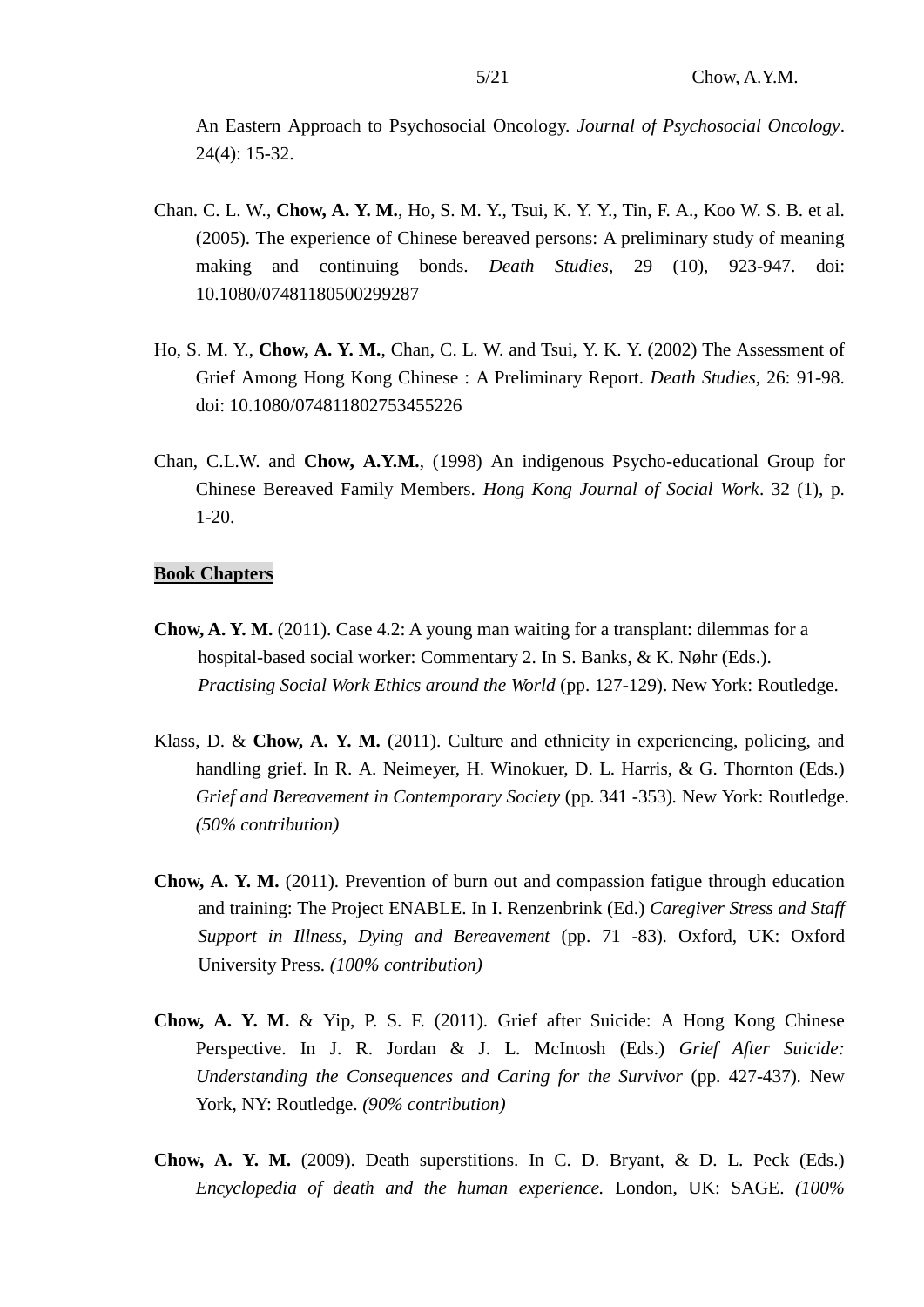*contribution)*

- **Chow, A. Y. M.**, Chan, C. L. W. C. & Au, T. Y. W. (2009). 重燃生命:善別成長小組 [Revival of Life: bereavement group]. In C. L. W. Chan, F. M. Fan, & P. P. Y. Leung (Eds.), 身心靈全人健康模式 *[Body Mind Spirit Intervention Approach]* (pp. 325-348). Beijing, China: Chinese Light Industry Publishing. *(98% contribution)*
- **Chow, A.Y.M.** (2008). When Trauma meets Bereavement: The recollection of practice wisdom. In Hong Kong Council of Social Services (Ed.). *Good Practice Sharing 2007-2008: Trauma Intervention Sharing Session Resource Book*. Hong Kong: Hong Kong Council of Social Services.
- **Chow, A. Y. M.** & Chan. C. L. W. (2006). Introduction. In C. L. W. Chan & **A. Y. M. Chow**  (Eds.), *Death, dying and bereavement: The Hong Kong Chinese experience* (pp. 1 -11). Hong Kong: Hong Kong University Press.
- Chan. C. L. W. & **Chow, A. Y. M.** (2006). Our Memorial Quilt: Recollections of observations during clinical practice in the area of death, dying and bereavement. In C. L. W. Chan & **A. Y. M. Chow** (Eds.), *Death, dying and bereavement: The Hong Kong Chinese experience* (pp. 15-30). Hong Kong: Hong Kong University Press.
- **Chow, A. Y. M.**, Lo, S. F. J., Li, W. Y. W. & Lai, Y. Y. C. (2006). Care for Chinese families with patients facing the impending death: Nurses' perspectives. In C. L. W. Chan & **A. Y. M. Chow** (Eds.), *Death, dying and bereavement: The Hong Kong Chinese experience* (pp. 225-239). Hong Kong: Hong Kong University Press.
- **Chow, A. Y. M.**, & Chan, C. L. W. (2006). Bereavement Care in Hong Kong: Past, Present and Future. In C. L. W. Chan & **A. Y. M. Chow** (Eds.), *Death, dying and bereavement: The Hong Kong Chinese experience* (pp. 253-260). Hong Kong: Hong Kong University Press.
- **Chow, A. Y. M.** (2006). The Day After: The suicide bereavement experience of Chinese in Hong Kong. In C. L. W. Chan & **A. Y. M. Chow** (Eds.), *Death, dying and bereavement: The Hong Kong Chinese experience*. (pp. 293-310). Hong Kong: Hong Kong University Press
- Chan, C. L. W. & **Chow, A. Y. M.** (2006). Conclusion. In C. L. W. Chan & **A. Y. M. Chow**  (Eds.), *Death, dying and bereavement: The Hong Kong Chinese experience* (pp. 309-318). Hong Kong :Hong Kong University Press.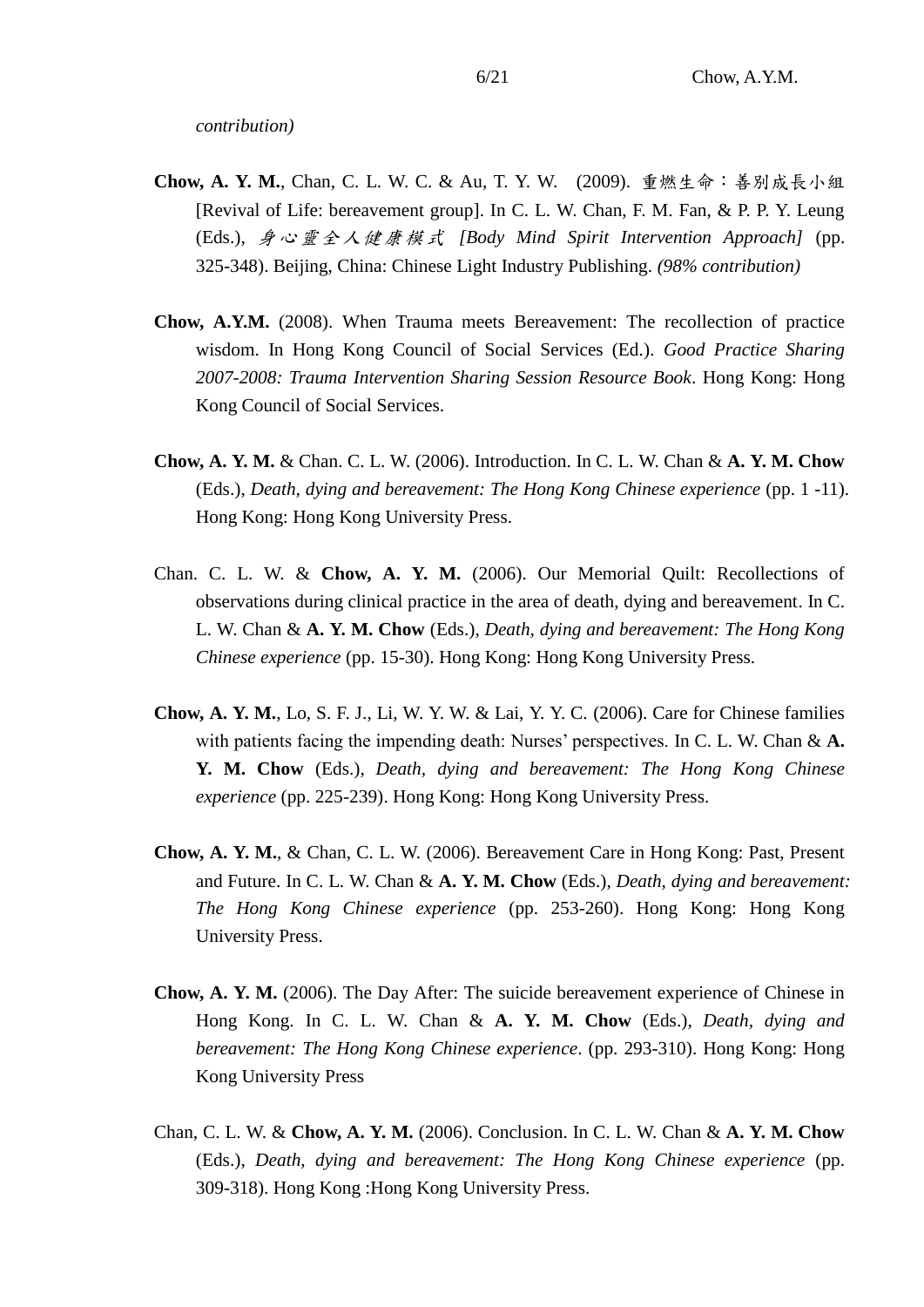- Chan, C. L. W. C. & **Chow, A. Y. M.** (2005). 從『死別』到『善別』:香港喪親者的心路 歷程 [From separation through death to good separation: The experience of Chinese bereaved persons]. In T. F. Cheung & M. Y. Leung (Eds.), 凝視死亡 *[Gazing at death]* (pp. 394–404). Hong Kong: Chinese University Press.
- Chan, C. L.W., **Chow, A. Y. M.**, & Ho, R. T. H. (2005). Transformation Intervention: Facilitating Growth after Loss and Grief of Cancer or Bereavement. In T. Heinonen & A. Metteri. (Eds.) *Social Work in Health and Mental Health: Issues, Developments and Actions* (pp. 300-320). Toronto: Canadian Scholars' Press, Inc.
- **Chow, A. Y. M.** and Chan, C. L.W. (2002). Qu Zhe Xian Zhong, Liu Zhe Xian Bie :Xing Gang Hua Ren Xian Bie Fu Dao de Kai Zhan. 『去者善終、留者善別』--- 香港華 人善別輔導的開展. [Good ending for the deceased and good separation for the bereavement: The development of bereavement counseling services for Chinese in Hong Kong]. In S. M. Y. Ho., W. M. Lee., and S. M. Ng (Eds.), *Hua Ren xin Lin Fu Dao Li Lun Yu Shi Qing Yan Jiu* 華人心理輔導理論與實踐研究 *[The research of theories and practices in psychotherapy of Chinese]* (pp. 245-255)*.* Beijing: Min Zu Publisher.
- **Chow, A. Y. M.** (2002). Xian Bie Fu Dao: Yu Sang Qing Zhe Zhong Xing de Jing Yan 善別 輔導--- 與喪親者共行的經驗. [Bereavement Counseling: The pathway with bereaved persons]. In C.L.W. Chan, S.M.Y. Ho, F.M. San, and A.M.P. Wong (Eds.), *Hua Ren Wen Hua Yu Xin Lin Fu Dao Mo Si Tan Suo* 華人文化與心理輔導模式探索 *[The exploration of the culture and model in psychotherapy of Chinese]* (pp 236-244)*.* Beijing:Min Zu Publisher.
- Chan, C. L. W. , Lam D. O. B. & **Chow, A. Y. M.** (2000). Holistic care for cancer patients in China and Hong Kong. In J. Kwok & J. Y. S. Cheng (Eds.), *Hong Kong and China in Transition* (pp 155-171). Chicago: Imprint Publications.
- **Chow, A. Y. M.**, Koo, B.W.Z., Koo. E.W.K. & Lam, A.Y.Y. (2000). Turning grief into good separation: Bereavement services in Hong Kong. In R. Fielding & C. L. W. Chan (Eds.) *Psychosocial Oncology & Palliative Care in Hong Kong* (pp.233-254). Hong Kong: Hong Kong University Press.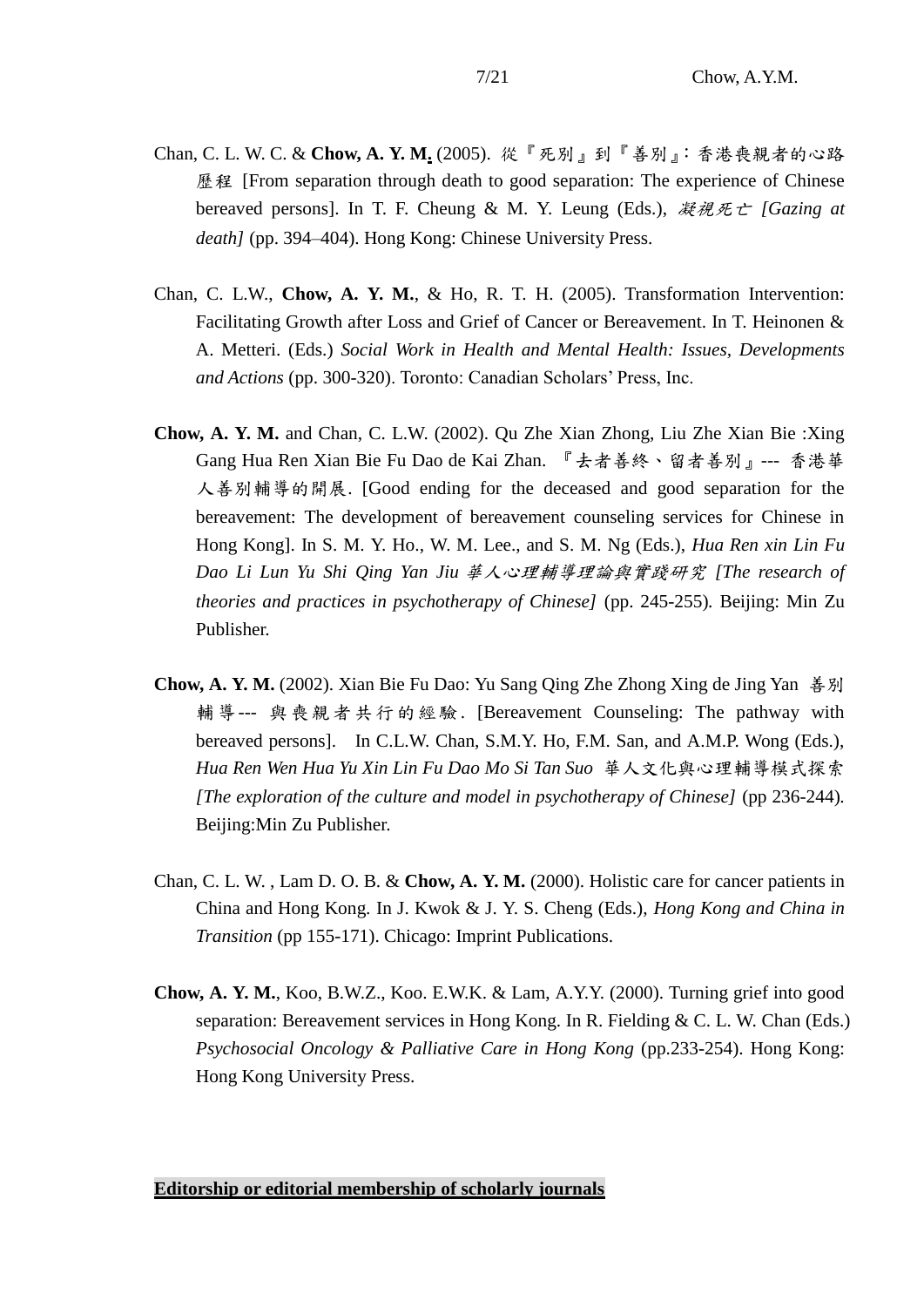- Chan. C. L. W. & **Chow, A. Y. M.** (2006). Death, dying and bereavement: The Hong Kong Chinese experience. Hong Kong: Hong Kong University Press.
- Member, Editorial Board of *Journal of Loss and Trauma* (from September, 2010): ISS journal with 5-year Impact Factor of 0.664
- Member, Editorial Board of *Death Studies* (from August, 2009). ISS journal with 5-year Impact Factor of 1.161

#### **Manuals and Research Reports**

- **Chow, A. Y. M.** (2013). *Bereavement needs of Persons with Intellectual Disabilities (In Chinese)*. Hong Kong: Tung Wah Group of Hospitals.
- Ho, S.M.Y., **Chow, A.Y.M.**, Leung, E.Y.P., & Hui, J.M.M. (2010). *Grief therapy for bereaved adults after catastrophes: A treatment manual*. Hong Kong: The University of Hong Kong
- **Chow, A. Y. M.** (2009). *Palliative Care in Residential Care Services (In Chinese)*. Hong Kong: Tung Wah Group of Hospitals.
- **Chow, A.Y.M.**, & Tin, A.F. (2008). *Training Manual on Anticipatory Grief of Project ENABLE*. Hong Kong: Centre on Behavioral Health, The University of Hong Kong

#### **Conference Presentations: As invited plenary speaker**

- **Chow, A. Y. M.** (2013). *Grieving as insanity or expression of love*. Paper presented at 12<sup>th</sup> Australian Palliative Care Conference by Palliative Care ACT, Canberra, Australia, September 3, 2013.
- **Chow, A. Y. M.** (2013). *Emotional competence in supporting dying and bereaved persons. .* Paper presented at  $7<sup>th</sup>$  Volunteer Conference by Palliative Care Australia and Palliative Care ACT, Canberra, Australia, September 5, 2013.
- **Chow, A. Y. M.** (2009). *Improving the emotional competence of workers in palliative care setting.* 從心開始:提升安寧照顧工作者的心靈功效 Paper presented at 98 Annual conference on palliative care by Taiwan Hospice Care Association and Taiwan Association of Palliative Medicine. (98 年度台灣安寧照顧協會/台灣安寧緩和醫學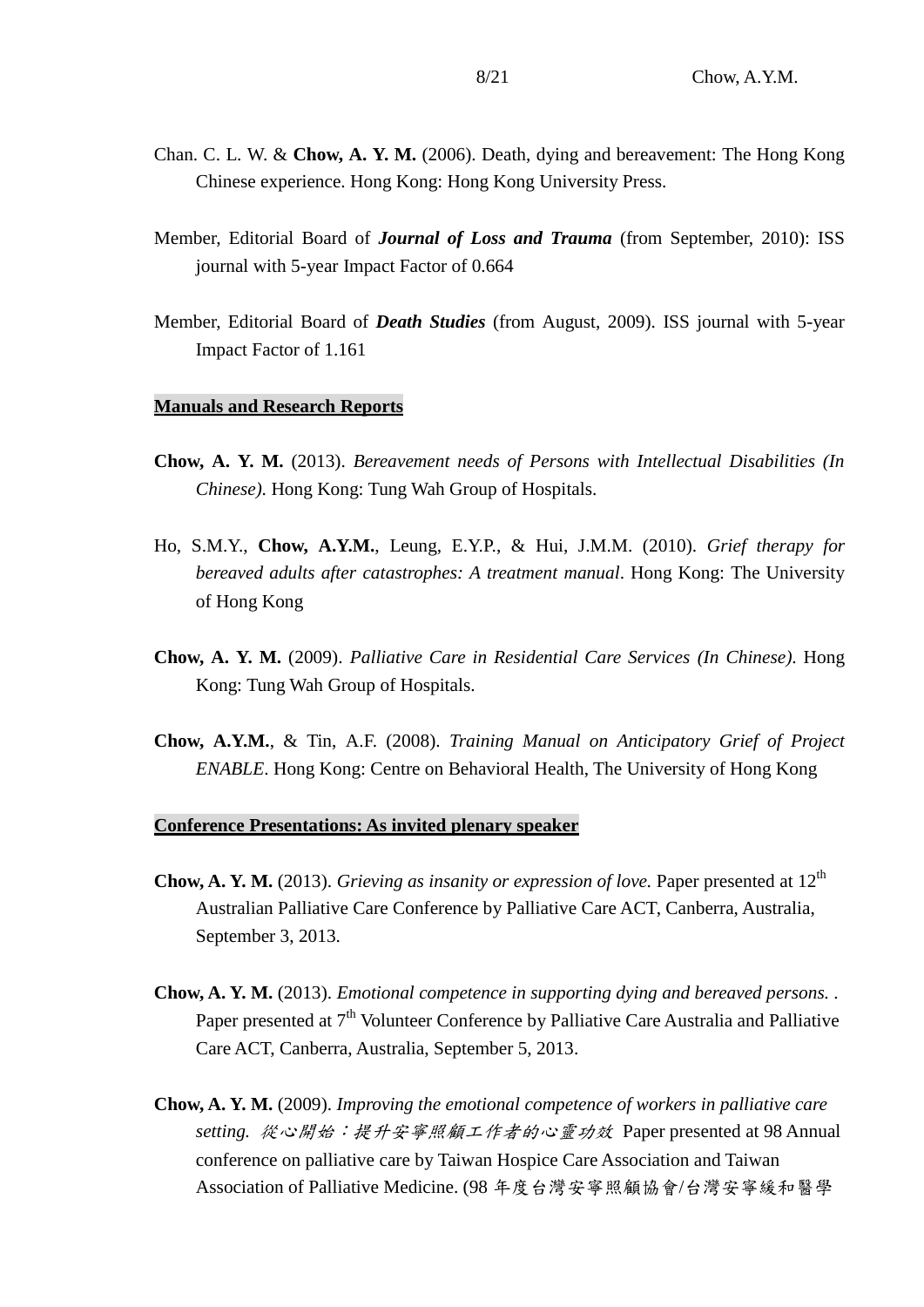學會聯合年會暨安寧緩和學術研討會), Taipei, Taiwan, June 28, 2009

- **Chow, A. Y. M.** (2009). *Resilience in end-of-life care.* 尋找生命的復原力*—*面對生命的臨 終、死亡與悲傷 Paper presented at 98 annual conference on palliative care by Taiwan Hospice Care Association and Taiwan Association of Palliative Medicine. (98 年度台) 灣安寧照顧協會/台灣安寧緩和醫學學會聯合年會暨安寧緩和學術研討會) Taipei, Taiwan, June 28, 2009
- **Chow, A. Y. M.** (2009). *Clinicians working with survivors after a suicide: The Hong Kong Experience.* Paper presented at the 42<sup>nd</sup> American Association of Suicidology Annual Conference. San Francisco, USA, April 16, 2009
- **Chow, A. Y. M.** (2009). *Global perspectives in postvention*. Panelist at the 42<sup>nd</sup> American Association of Suicidology Annual Conference. San Francisco, USA, April 18, 2009
- **Chow, A. Y. M.** (2008). *Grief and counseling*. Paper at the 6<sup>th</sup> Kuala Lumpur Mental Health Conference 2008. Kuala Lumpar, Malaysia, Oct 22, 2008.
- **Chow, A. Y. M.** (2008). *Inducing hope to hopeless bereaved persons.* 善別輔導*(*悲傷輔導*)* 有效嗎?Paper presented at 98 Annual conference on palliative care by Taiwan Hospice Care Association and Taiwan Association of Palliative Medicine. (97 年度台 灣安寧照顧協會/台灣安寧緩和醫學學會聯合年會暨安寧緩和學術研討會) Taipei, Taiwan, June 22, 2008
- **Chow, A. Y. M.** (2008). *Does grief counseling work?* 絕望中的希望 Paper presented at 98 Annual conference on palliative care by Taiwan Hospice Care Association and Taiwan Association of Palliative Medicine. (97 年度台灣安寧照顧協會/台灣安寧緩和醫學 學會聯合年會暨安寧緩和學術研討會) Taipei, Taiwan, June 21, 2008
- **Chow, A. Y. M.** (2007). *Dealing with bereaved families*. Paper presented at 5th Asean Conference in Primary Healthcare, Ipoh, Malaysia, March 8-11, 2007.
- **Chow, A. Y. M.** (2007). Coping with death, dying and bereavement. Paper presented at symposium for caregivers, The Perak Palliative Care Society, Ipoh, Malaysia, March 11, 2007.
- **Chow, A.Y.M.** (2006). *Does Grief Intervention Work?* Plenary paper presented at the  $7<sup>th</sup>$  Malaysian Hospice Congress, Kota Kinabalu, Malaysia, June 14 – 16, 2006.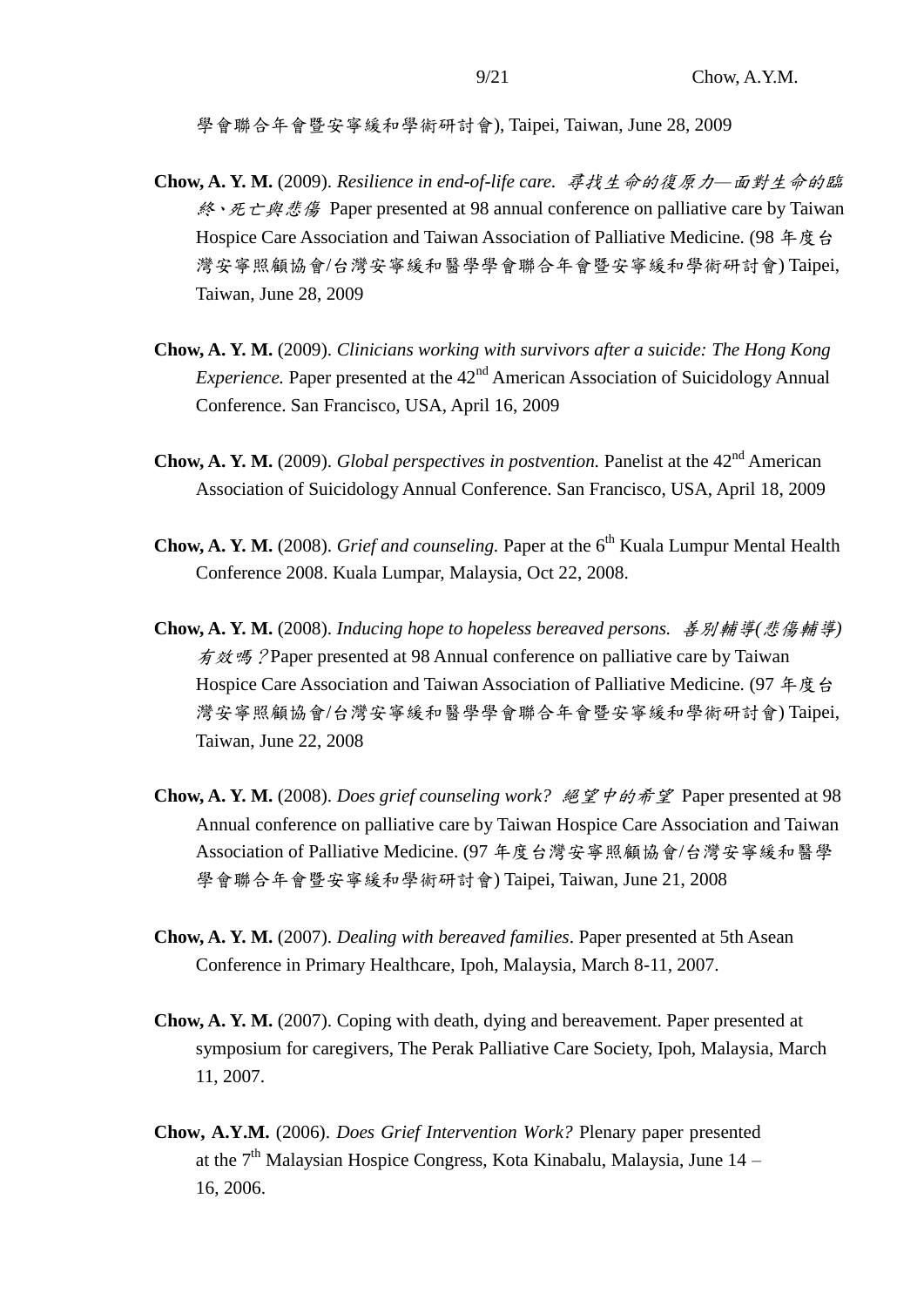**Chow, A. Y. M.** (2001). *Working with bereaved children.* Paper presented at the 3<sup>rd</sup> Hong Kong Nursing Symposium on Cancer Care 2001, Hong Kong. March 16, 2001.

## **Conference Presentations: As invited speaker**

.

- **Chow, A. Y. M.** (2013). *Cultivating emotional competence in working with dying and bereaved persons.* Workshop organised at 12<sup>th</sup> Australian Palliative Care Conference by Palliative Care ACT, Canberra, Australia, September 4, 2013.
- **Chow, A. Y. M.** (2013). *Integrating Theory and Research into Passionate Practice of Grief Therapy.* Paper presented at ADEC 35th Annual Conference by Association of Death Education and Counseling (ADEC), Hollywood, California, United States of America, April 26, 2013
- Maple, M., Fisher, J., Peters, J., Beaton, S., Palmer, S. **Chow, A.** & Ratnarajah (2010). *A postvention research/practice dialogue: an enriching relationship for the future.*  Symposium presented at the 4<sup>th</sup> Asia Pacific Regional Conference of the International Association for Suicide Prevention 2010. Brisbane, Australia, November 17-20, 2010.
- **Chow, A. Y. M.** (2010). *Needs of persons bereaved by suicide.* Paper presented at Symposium on "Suicide Prevention in Contemporary Chinese Societies". Hong Kong, China, November 6-7, 2010.
- **Chow, A. Y. M.** (2010). *From Science to Art: The perceived roles and responsibilities of Medical Social Workers in Palliative Care.* Paper presented at 17<sup>th</sup> Hong Kong International Cancer Congress, Hong Kong, China, November 6, 2010.
- Chow, A. Y. M. (2009). *Bereavement care for sudden death*. Paper presented at 6<sup>th</sup> Hong Kong Palliative Care Symposium, Hong Kong, July 4, 2009.
- **Chow, A. Y. M.,** Tin, A. F., Cheung, G. P. Y. K., Chan, C. L. W. & Chan, W. C. H.(2009). *Project ENABLE: Enabling Competent Workers in Supporting Bereaved Persons.*  Paper presented at International Conference on Social Work & Counselling Practice. Hong Kong, June 2, 2009.
- Ho, S. M. Y. & **Chow, A. Y. M.** (2009). *The Development and Validation of a Grief Therapy Manual for Bereaved Adults after Catastrophes.* Poster presented at Symposium on Disaster Management. Hong Kong, May 9, 2009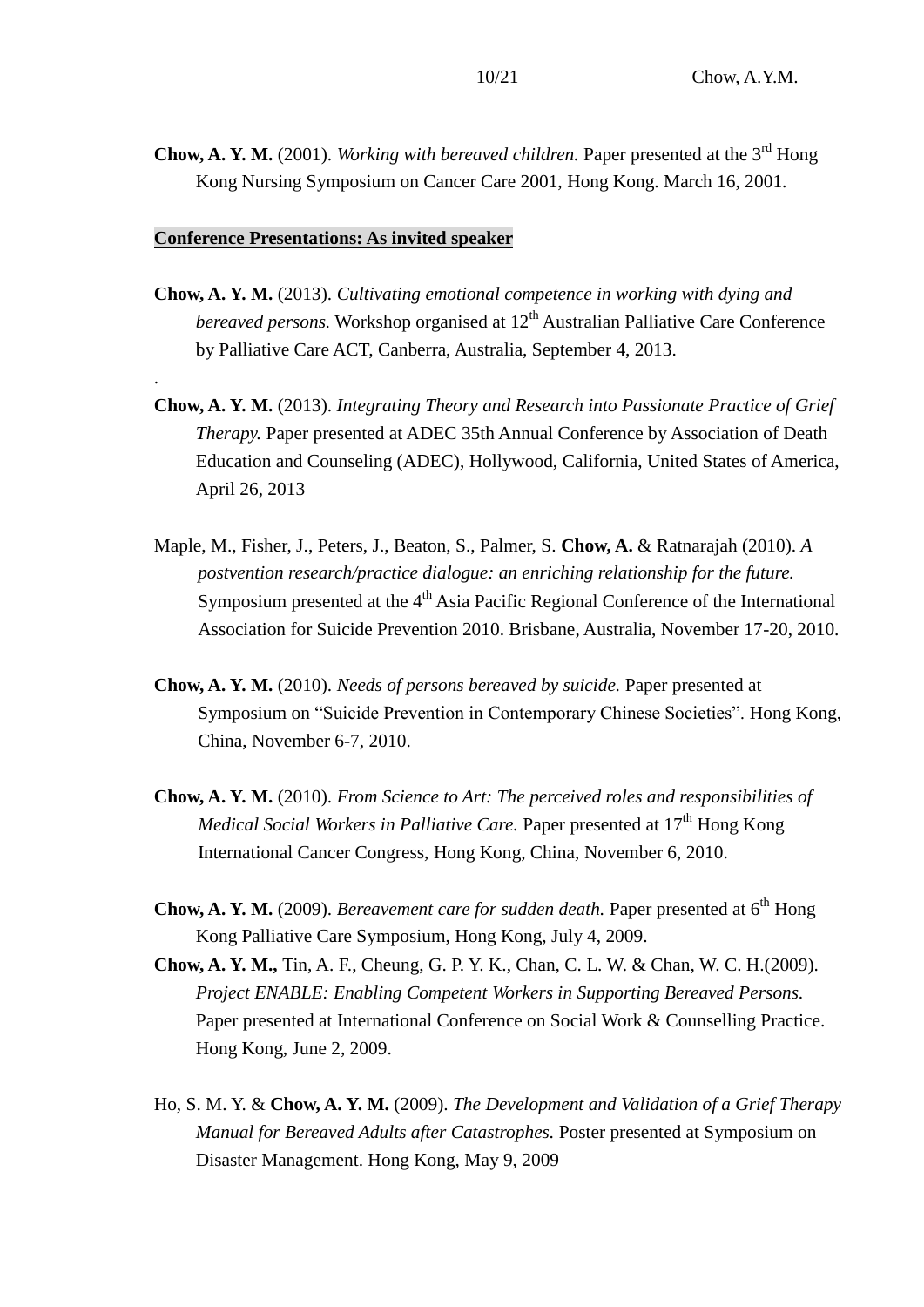- **Chow, A. Y. M.** (2008). *Voices from suicide survivors – insights for future research agenda.* Paper presented at the 1<sup>st</sup> Joint International Conference of The Hong Kong College of Psychiatrists and the Royal College of Psychiatrists (UK). Hong Kong, December 13, 2008.
- **Chow, A. Y. M.** (2008). *Grief support*. Pre-conference Workshop of the 4<sup>th</sup> Pan-Pacific Nursing Conference  $\&$  the  $6<sup>th</sup>$  Hong Kong Nursing Symposium on Cancer Care. Hong Kong, Nov 13, 2008.
- **Chow, A. Y. M.** (2008). *Promoting End 0f life for Elder Population: Opportunities and Obstacles.* Paper presented at International Federation on Ageing 9<sup>th</sup> Global Conference on Ageing. Montreal, Canada. September 5, 2008.
- **Chow, A. Y. M.** (2007). *Bereavement Counseling.* Paper presented at Good Practice Forum 2007-2008 of the Hong Kong Council of Social Service. Hong Kong, December 6, 2007.
- **Chow, A. Y. M.** (2007). *Communications*. Paper presented at 5th Asean Conference in Primary Healthcare, Ipoh, Malaysia, March 8-11, 2007.
- **Chow, A. Y. M.** (2007). Facing death and dying and bereavement. Workshop organized at symposium for caregivers, The Perak Palliative Care Society, Ipoh, Malaysia, March 11, 2007.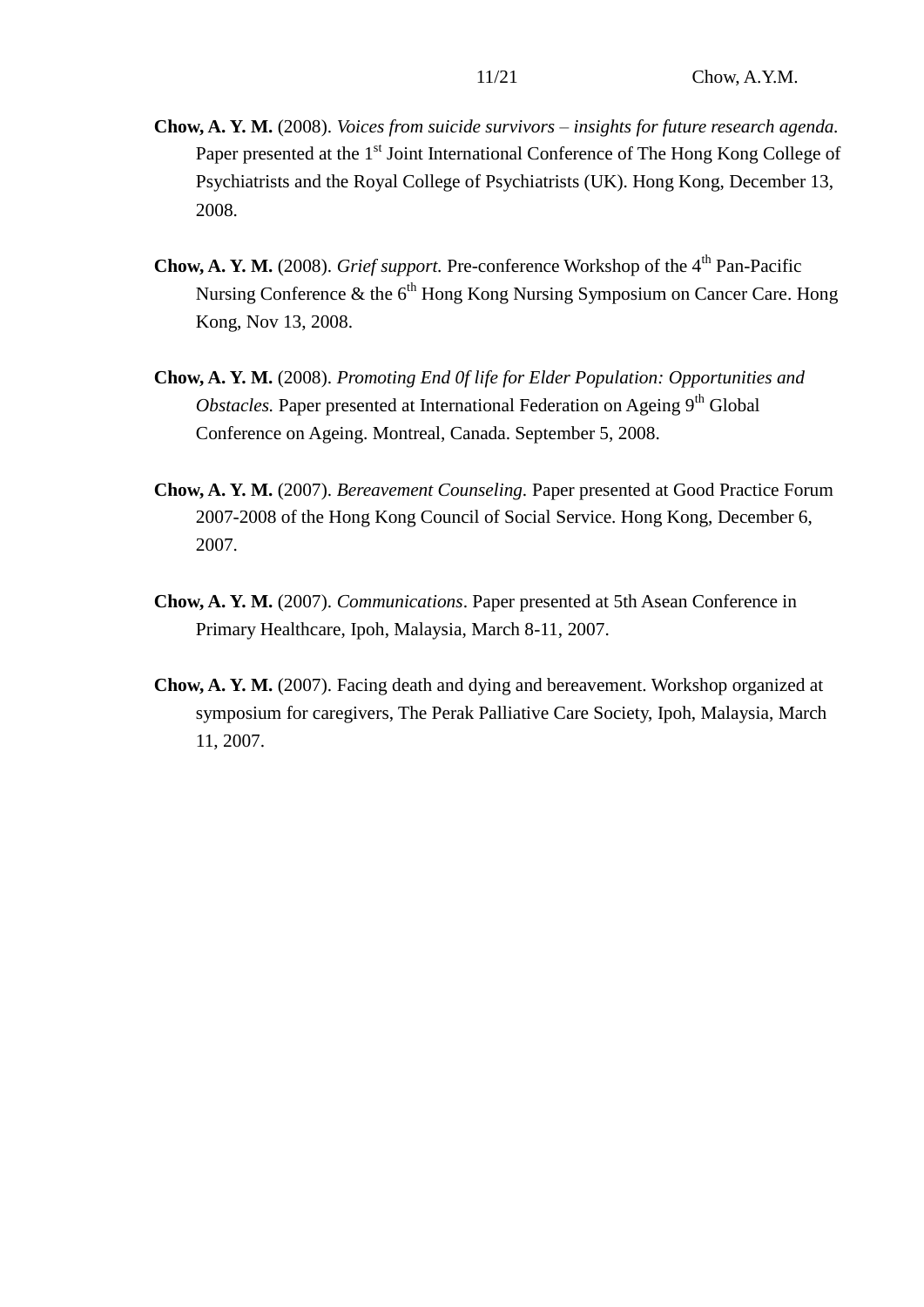- **Chow, A.Y.M.** (2006). *The role of hope in bereavement experiences among Chinese families.* Paper presented at the 5th International Conference on Social Work in Health and Mental Health, Hong Kong, December 10-14, 2006.
- **Chow, A.Y.M.** (2006). *The process of grieving in children*. Paper presented at the  $7<sup>th</sup>$ Malaysian Hospice Congress, Kota Kinabalu, Malaysia, June 14 – 16, 2006.
- **Chow, A. Y. M.** (2005)*. Grief support.* Workshops offered at the Third Pan-Pacific Nursing Conference & the Fifth Hong Kong Nursing Symposium on Cancer Care, Hong Kong, November 11-12, 2005.
- **Chow, A. Y. M.** (2005)*. "What, how and when" to support bereaved persons.* Paper presented at the 6<sup>th</sup> Asia Pacific Hospice Conference, Seoul, Korea, March 16-19, 2005.
- **Chow, A. Y. M.** (2004)*. Integration of meaning reconstruction in the counseling process with Chinese users in end-of-life care: Experience from Hong Kong.* Paper presented at the conference on "Crossroad between Chinese Culture & Western counseling models", Hong Kong, July 8-9, 2004.
- **Chow, A. Y. M.** (2003)*. Update on bereavement research in Hong Kong.* Paper presented at the 10<sup>th</sup> Hong Kong International Cancer Congress, Hong Kong. November 19-21, 2003.
- **Chow, A. Y. M.** (2003). *Practical aspects of caring.* Paper presented at Life so Precious Forum, Singapore, October 12, 2003.
- **Chow, A. Y. M.** (2003). *Transforming grief to good separation*. Paper presented at the 5<sup>th</sup> Asia Pacific Hospice Conference 2003, Asia Pacific Hospice Network, Osaka, Japan, March 5-8, 2003.
- **Chow, A. Y. M.** (2002). *Postvention --- an overlooked angle of suicide preventio*n. Paper presented at the 1st Beijing conference on Suicide Research and Prevention. Beijing Centre of Suicide Research and Prevention, Beijing, China, Dec 5-8, 2002.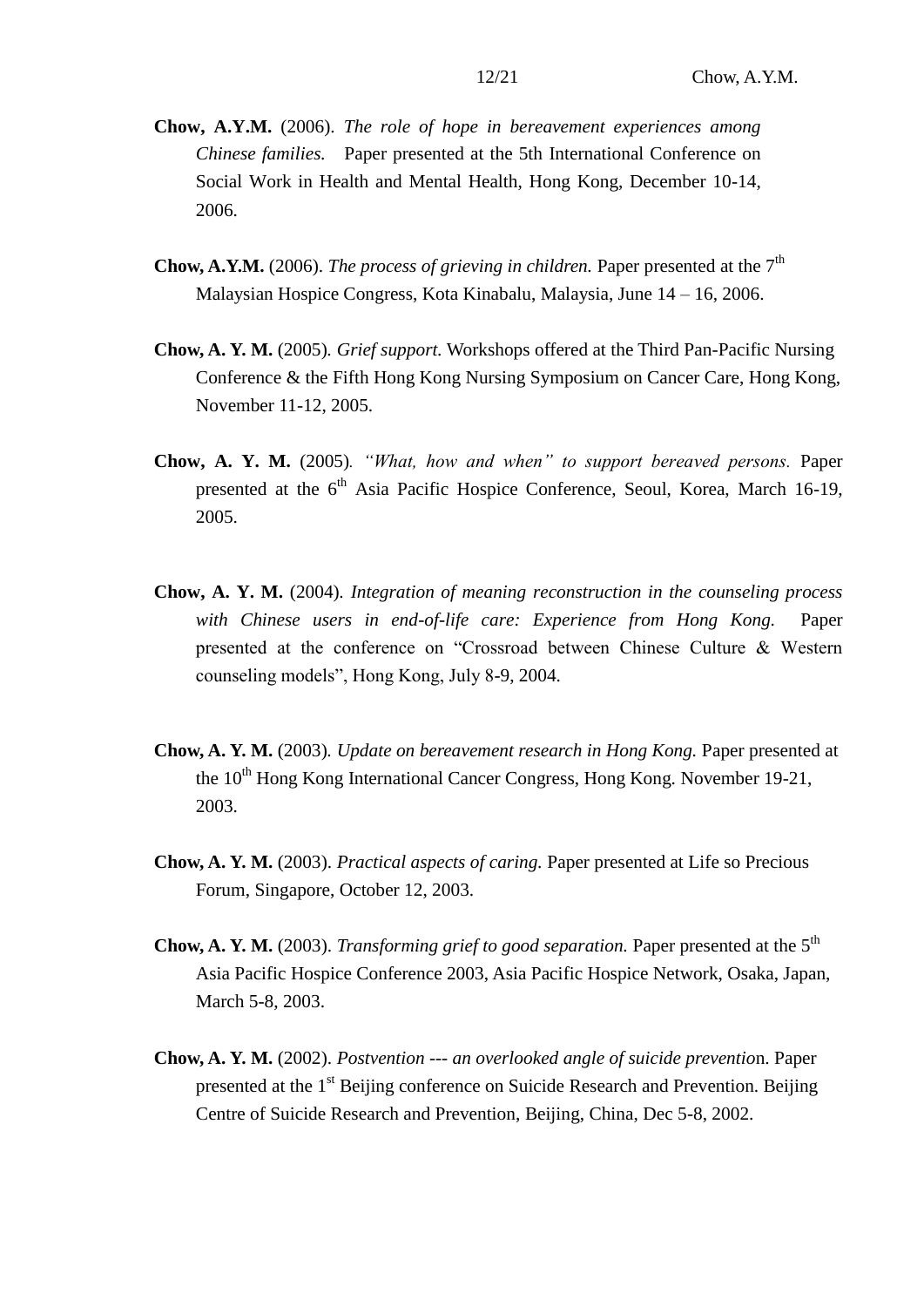- **Chow, A. Y. M.** (2002). *The development of Hong Kong bereavement care services.* Paper presented at the 1<sup>st</sup> National Symposium on Psychosocial Oncology for Cancer Patients. Shanghai 2<sup>nd</sup> Medical School, HKU & WHO, Shanghai, China, April 15-17, 2002.
- **Chow, A. Y. M.** (2002). *Grief support for cancer patients and relatives.* Workshops runned at the 4th Hong Kong Nursing Symposium on Cancer Care 2002. The Chinese University of Hong Kong, Hong Kong, April 13, 2002.
- **Chow, A. Y. M.** (2002). *The pathway of bereaved persons.* Paper presented at the conference of Death and the life world. The Chinese University of Hong Kong, Hong Kong, March 26-28, 2002.
- **Chow, A. Y. M.** (2002)**.** *Highlights in hospice care in Hong Kong, Making use of the precious moment, Extending palliative care: The experience of setting up a community based bereavement care service, and Accommodation of suffering.* Four presentations at the  $9<sup>th</sup>$  Hospice International Workshop. Institutional Hospice Studies, Life Planning Centre, Tokyo, Japan. February 23-24, 2002.
- **Chow, A. Y. M.** (2001)**.** *Bereavement counselling.* Paper presented at the International Conference of Chinese Culture and Counselling. The University of Hong Kong – Tsinghua University Joint Research Centre for Psychological Counelling. Beijing, China, December 10 –12, 2001.
- **Chow, A. Y. M.** (2001)**.** *Working with Chinese men in grief.* Paper presented at Symposium of Kathy Young Fund for Family Research and Practice. The University of Hong Kong, Hong Kong, September 14, 2001.
- **Chow, A. Y. M.** (2000)**.** *Making good use of the precious moment: Possibility of Anticipatory Grief Work in Hospitals.* Paper presented at the 7<sup>th</sup> Hong Kong International Cancer Congress, Faculty of Medicine, HKU & Cancer Centre of Queen Mary Hospital, Hong Kong, Dec 7-9, 2000.
- **Chow, A. Y. M.** (2000)**.** *The experience of anticipatory grief groups*. Paper presented at the Pre-Meeting Symposium, Asia Pacific Musculoskeletal Society 2000 and Beyond, The Chinese University of Hong Kong, May 2, 2000.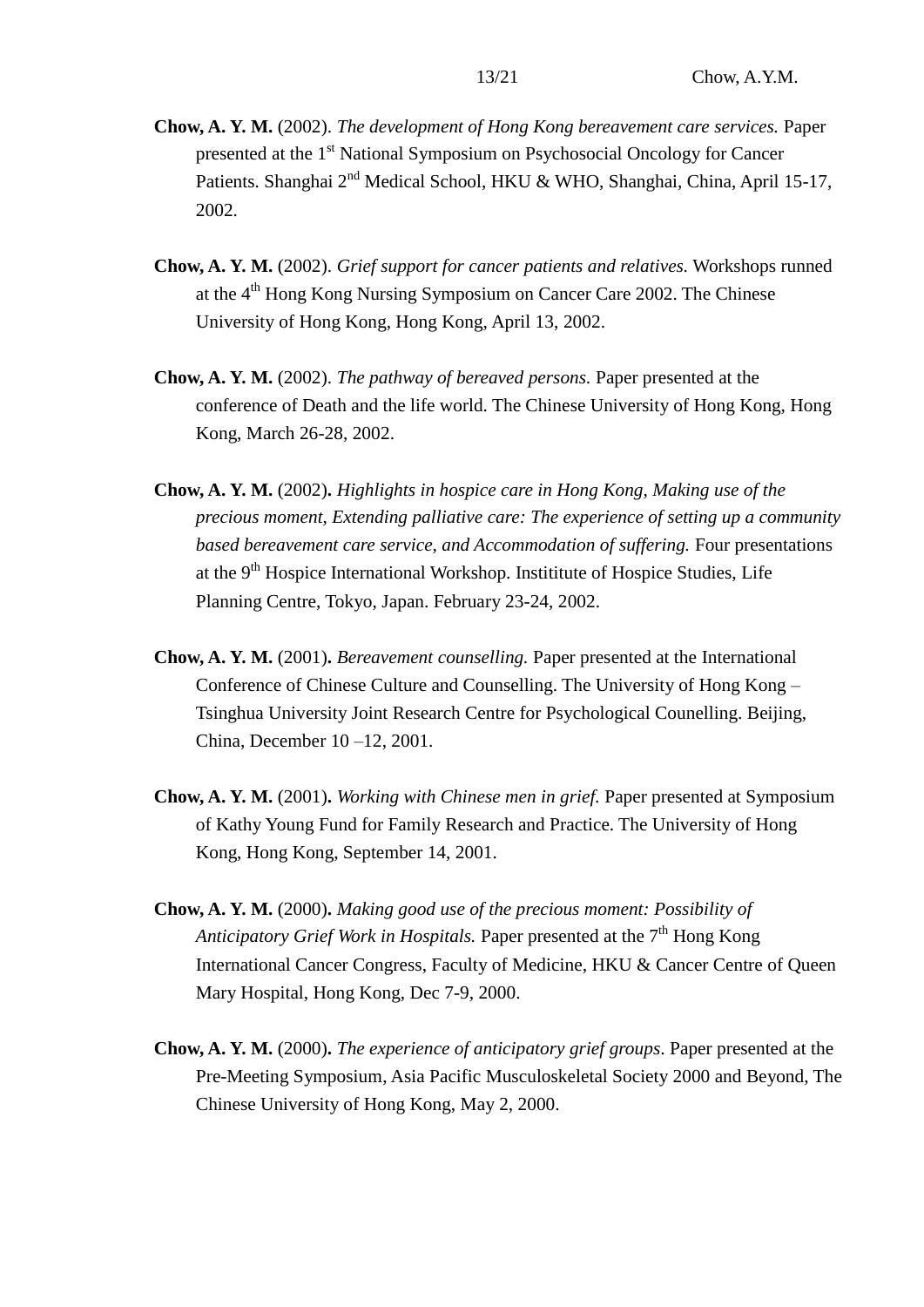- **Chow, A. Y. M.** (2000)**.** *Facilitating the communications of terminally ill patients and their families.* Paper presented at the 2<sup>nd</sup> Cancer Nursing Symposium, The Chinese University of Hong Kong, January 21, 2000.
- **Chow, A. Y. M.** (1999)**.** *Facilitating communication skills; A good death; Dealing with grief and bereavement.* Three papers presented at Palliative Care Seminar, Palliative Care Association of Kota Kinabalu, Sabah, Malaysia, July 24- 25, 1999
- **Chow, A. Y. M.** (1999)**.** *Community-based bereavement services*. Paper presented at the Asia Pacific Hospice Conference 1999, Society for the Promotion of Hospice Care Ltd., Hong Kong, June 2-4, 1999.
- **Chow, A. Y. M.** (1999)**.** *A good death; Grief and bereavement: Helping the Family; Facilitating the communication of terminal patients and their families; Family* dynamics. Paper presented at the 2<sup>nd</sup> National Palliative Care Conference, National Cancer Society of Malaysia, Penang, Malaysia,: March 24-27, 1999.
- **Chow, A. Y. M.** (1998). *Bereavement: visualization through grief.* Paper presented at the 5<sup>th</sup> Hong Kong International Cancer Congress, Faculty of Medicine, HKU & Cancer Centre of Queen Mary Hospital, Hong Kong, November 8-11, 1998.
- **Chow, A. Y. M.** (1997)**.** *Running parallel groups for Bereaved Families*. Paper presented at the Symposium on New Intervention Model in Health Care Settings, Hong Kong Hospital Authority, Hong Kong, December 1, 1997.
- **Chow, A. Y. M.** (1997)**.** *Running bereavement support groups*. Paper presented at the 3rd Hong Kong International Cancer Congress, Faculty of Medicine, HKU & Cancer Centre of Queen Mary Hospital, Hong Kong, November 16 - 19, 1997.
- **Chow, A. Y. M.** (1996)**.** *New age movement and social work practice.* Paper presented at the Seminar on Innovative Services for Youth, Hong Kong, November 2, 1996.

## **Conference Presentations: Through submission of abstract**

**Chow, A.Y.M.,** Chan. K. Y.K., Koo, E.W.K., & Lam, Y. L. (2010) *Widowhood among older adults in Hong Kong.* Paper presented at the 2<sup>nd</sup> Regional Symposium of Consortium of Institutes on Family in the Asian Region, Tokyo, Japan, November 26-28, 2010.

**Chow, A.Y.M.,** Chien, E.M. H., & Lee, S. M. (2010). *Chinese women bereaved by suicide:*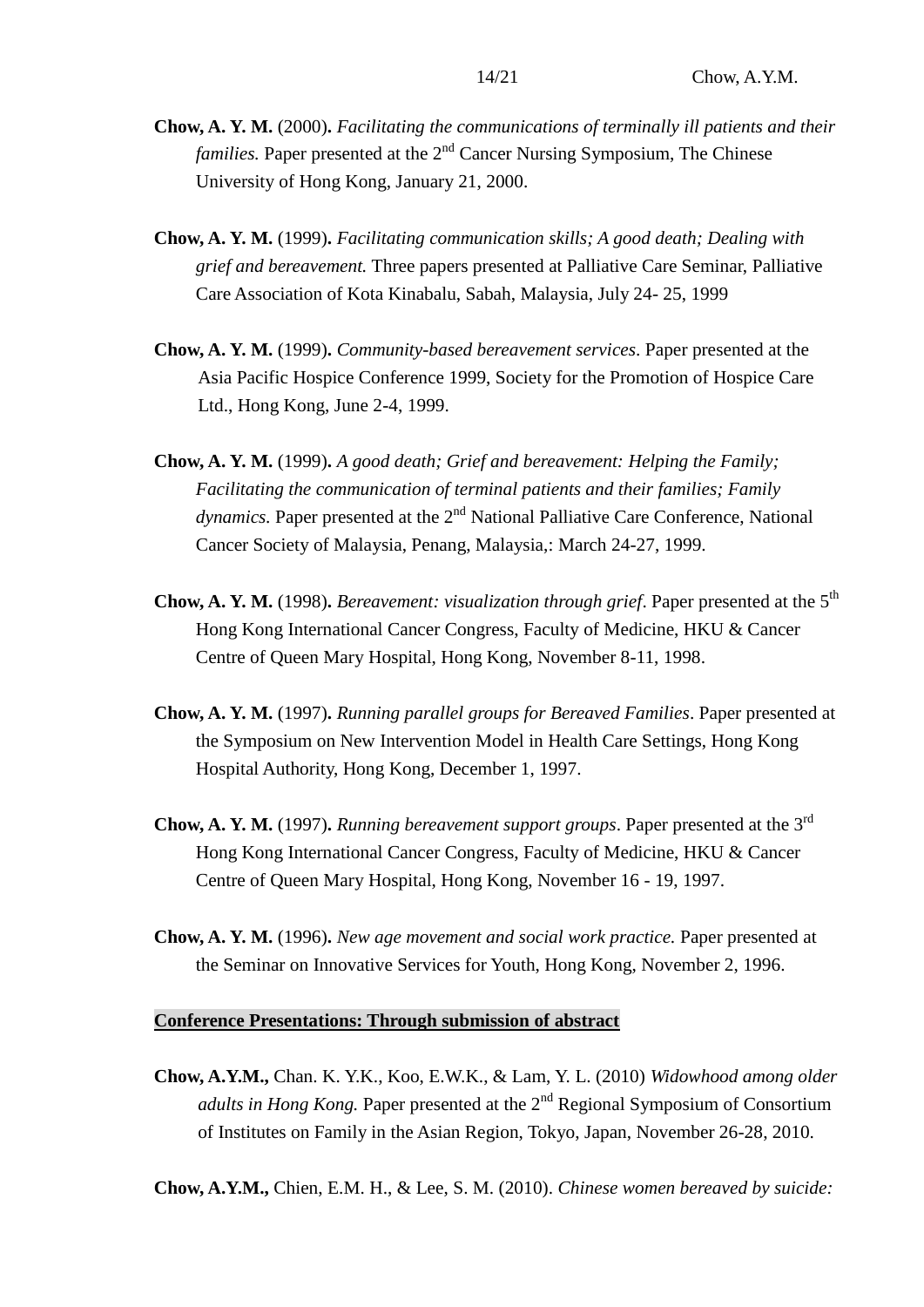*The Hong Kong experience*. Paper presented at the 2<sup>nd</sup> Regional Symposium of Consortium of Institutes on Family in the Asian Region, Tokyo, Japan, November 26-28, 2010.

- **Chow, A.Y.M.** (2010). *Cultural adjustments in dual process model-based interventions for older widowed adults in Hong Kong*, Paper presented at the Gerontological Society of America's 63rd Annual Scientific Meeting, New Orleans, USA, November 19-23, 2010.
- **Chow A.Y.M**. (2010). *Teaching evidence-based research method to social work students through evidence-based approach,* Paper presented at 2010 Joint World Conference on Social Work and Social Development, Hong Kong, China, June 10-14, 2010
- Hu V.Q.M., Hung A.T.F., **Chow A.Y.M.** and Chan Y.K. (2010). *Promoting quality of life of people with epilepsy: the pilot effectiveness study of the psycho-educational group of "Breakthrough from Epilepsy",* Paper presented at 2010 Joint World Conference on Social Work and Social Development, Hong Kong, China, June 10-14, 2010
- Khng N.W.J., **Chow A.Y.M.** and Chan C.L.W. (2010). *Sense of indebtedness to parents among Singaporean childhood cancer survivors: A protective factor?*, Paper presented at 2010 Joint World Conference on Social Work and Social Development, Hong Kong, China, June 10-14, 2010
- Hu Y. and Chow A.Y.M. (2010). *The gendered migration*, Poster presented at 2010 Joint World Conference on Social Work and Social Development, Hong Kong, China, June 10-14, 2010
- Chow M.T., **Chow A.Y.M.**, Wan K.P. and Wong K.L. (2010). *Initial validation of the Chinese Significant Wish Fulfillment Scale (CSWFS)*, Paper presented at 2010 Joint World Conference on Social Work and Social Development, Hong Kong, China, June 10-14, 2010
- Leung G.S.M., **Chow A.Y.M.**, Lam D.O.B., Chung L.P. and Chan F.P. (2010). *Cultivating self-reflective ability in social work students: An evaluative study on a course "knowing ourselves, knowing our world:*, Paper presented at 2010 Joint World Conference on Social Work and Social Development, Hong Kong, China, June 10-14, 2010

Wang K.P., **Chow A.Y.M**., Chow M.T. and Cheung W.T. (2010). *Intergeneration connection:*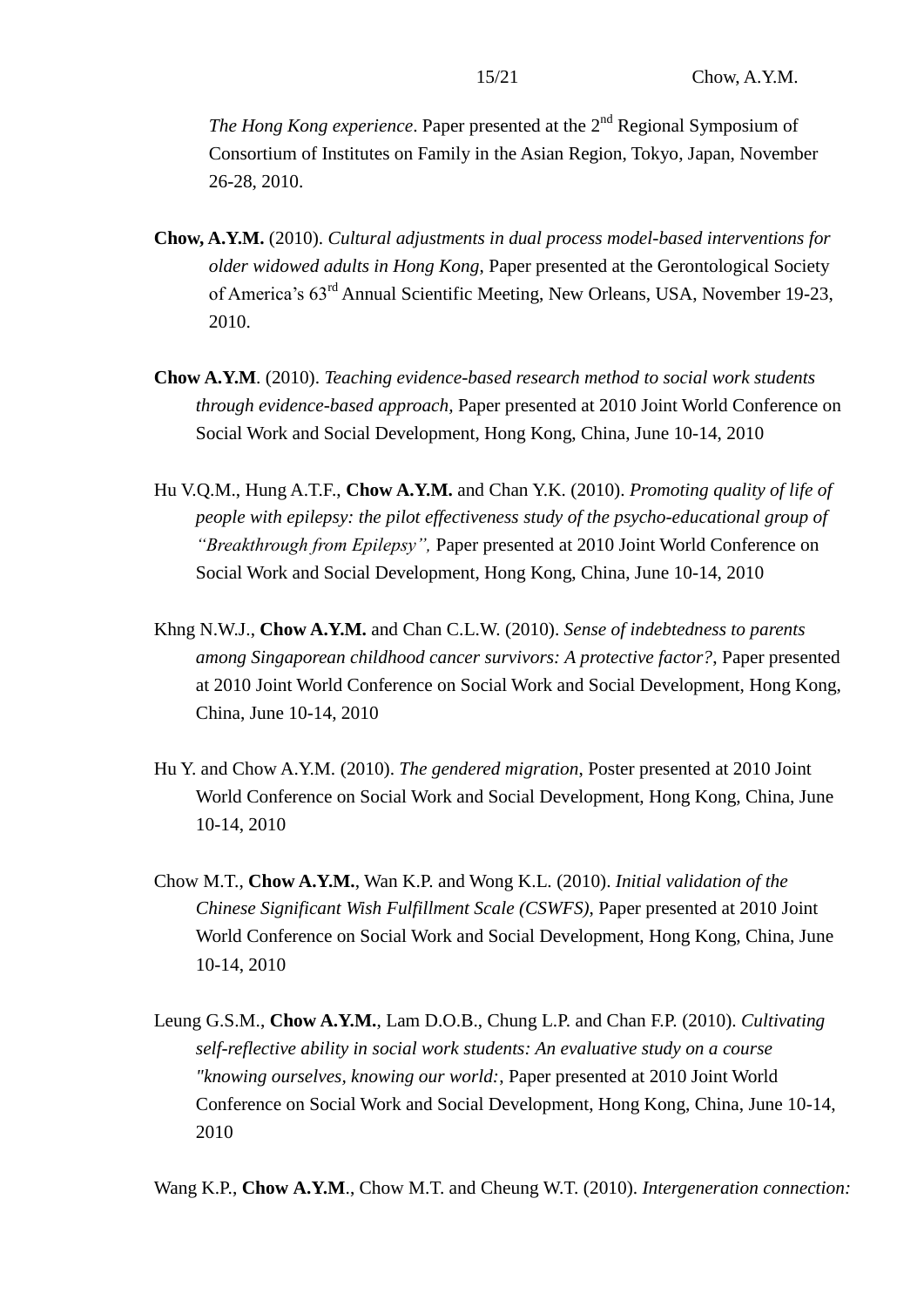*The overlooked wish among Chinese Older Adults in Hong Kong*, 2010 Poster presented at Joint World Conference on Social Work and Social Development, Hogn Kong, China, June 10 -14, 2010.

- **Chow, A. Y. M.**, & Yuen, J. H. L. (2009). *End-of-life care in long term care settings in Hong Kong: Development and evaluation.* Poster presented at Gerontological Society of America's 62rd Annual Scientific Meeting, Atlanta, USA, November 18-22, 2009.
- **Chow, A. Y. M.** , Tin, A. F., Chan, C. L. W., & Chan, W. C. H. (2009, July). *From Anxiety to appreciation: journey in cultivating competence of social workers in working with dying and bereaved persons.* Paper presented at the 11<sup>th</sup> UK Joint Social Work Education Conference with the  $3<sup>rd</sup> UK$  Social Work Research Conference. Hatfield, UK, July 9, 2009.
- Lam, D. O. B., Leung, G. S. M., **Chow, A. Y. M.** , & Chan, B. F. P. (2009). *From the students' voices – what happens in a self-reflective journey.* Paper presented at the 11<sup>th</sup> UK Joint Social Work Education Conference with the 3<sup>rd</sup> UK Social Work Research Conference. Hatfield, UK, July 8, 2009.
- Leung, G. S. M., **Chow, A. Y. M.** , Lam, D. O. B.,& Chan, B. F. P. (2009). *Promoting Reflexivity among Social Work Students: The Development and Preliminary Evaluation of a Course 'Knowing Ourselves, Knowing Our World.* Poster presented at the  $11<sup>th</sup> UK$  Joint Social Work Education Conference with the  $3<sup>rd</sup> UK$  Social Work Research Conference. Hatfield, UK, July 8, 2009.
- **Chow, A. Y. M.** & Yip, P. S. F. (2009). *Bereavement-related suicide: Insights gained from qualitative and quantitative analysis.* Paper presented at the 42<sup>nd</sup> American Association of Suicidology Annual Conference. San Francisco, USA, April 17, 2009
- **Chow, A. Y. M.** & Chan, C. L. W. (2008). *Knowing the Unknown: A course on death and dying in Hong Kong.* Paper presented at the 30<sup>th</sup> Annual Conference of Association for Death Education and Counseling, Montreal, Canada. May 1, 2008.
- **Chow, A. Y. M.** (2008).From anxiety to appreciation: death attitude of Chinese professionals. Paper presented at the 30<sup>th</sup> Annual Conference of Association for Death Education and Counseling, Montreal, Canada. May 2, 2008.
- **Chow, A. Y. M.** (2007). *Social work practice with families facing impending death*. Paper presented at the University of Hong Kong and Fudan University Joint Social Work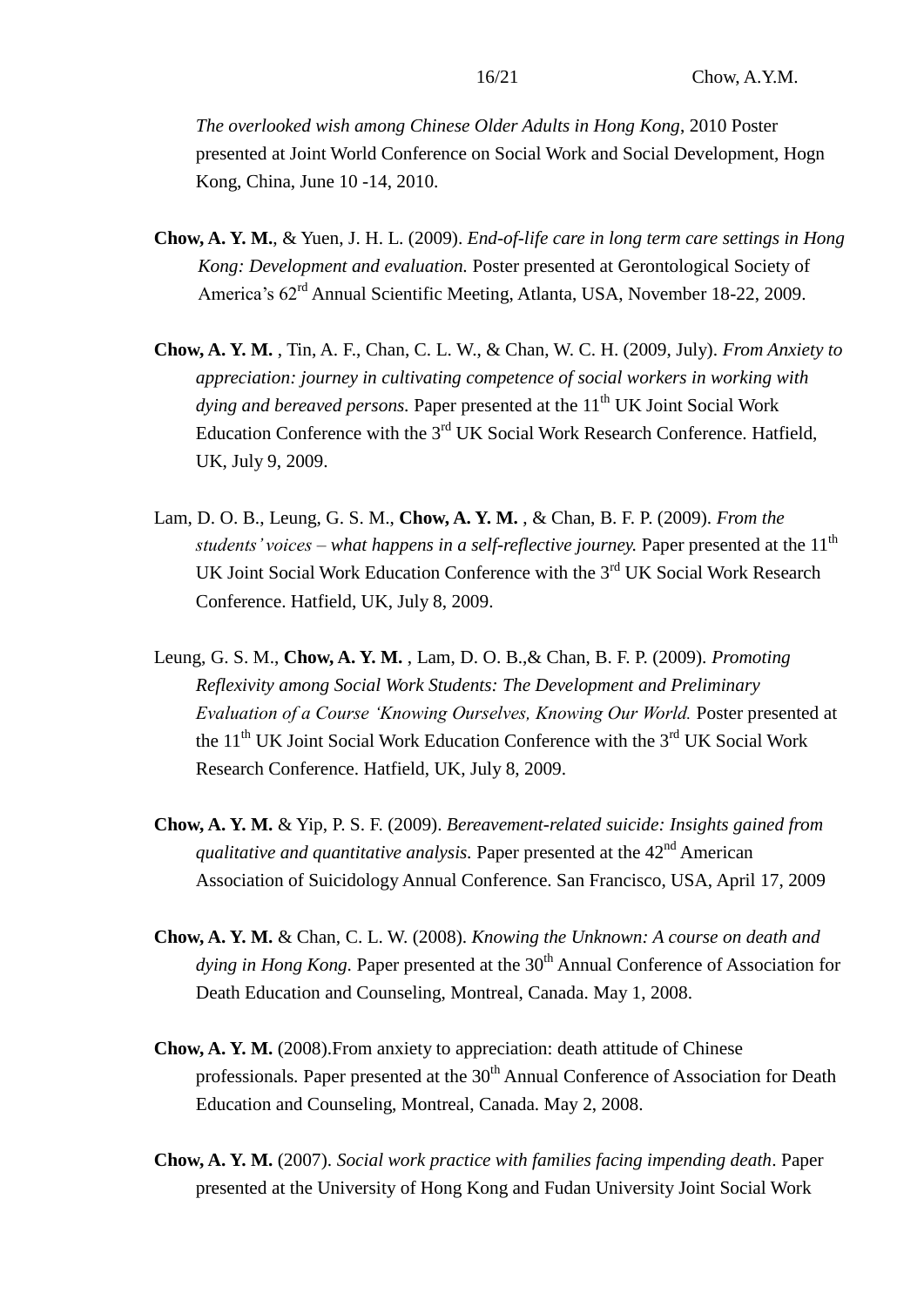Conference, Shanghai, China, January 20-21, 2007.

- **Chow, A. Y. M.** (2006). *Strengthening communication within and between families in hospices*. Paper presented in the 28<sup>th</sup> Conference, Association for Death Education and Counseling, Tampa, Florida, USA, March 29 –April 2, 2006.
- **Chow, A. Y. M.** (2005). *Anticipatory grief work for families.* Paper presented at the 18th Asia-Pacific Social Work Conference, Seoul, South Korea, September 21-24, 2005.
- **Chow, A. Y. M.** (2005). *The role of hope and optimism in bereavement: The Chinese experience.* Paper presented at the 7<sup>th</sup> International Conference on Grief and Bereavement in Contemporary Society, London, UK. July 12-15, 2005.
- **Chow, A. Y. M.** (2005). *Support from family members: Buffer or stressor to Chinese bereaved people?* Paper presented at the 7<sup>th</sup> International Conference on Grief and Bereavement in Contemporary Society, London, UK. July 12-15, 2005
- **Chow, A. Y. M.** (2005). *Social support for Chinese bereaved persons: From family members or friends?* Paper presented in Research Postgraduate Conference of Faculty of Social Sciences, the University of Hong Kong, Hong Kong, China. April 30, 2005.
- **Chow, A. Y. M.** (2005). *Social sharing of bereavement experience by Chinese Bereaved persons in Hong Kong.* Paper presented at the 27<sup>th</sup> Annual Conference of ADEC (Association for Death Education and Counseling), Albquerque, New Mexico, USA, March 30 – April 3, 2005.
- **Chow, A. Y. M.** (2005). *"What helps in bereavement?*" *-- Qualitative study of Chinese widows in Hong Kong.* Paper presented at the 6<sup>th</sup> Asia Pacific Hospice Conference, Seoul, Korea, March 16-19, 2005.
- **Chow, A. Y. M.** (2001). *Kids Can Cope : A special time for bereaved children and their surviving parents.* Paper presented at 4<sup>th</sup> Asia Pacific Hospice Conference 2001, Asia Pacific Hospice Network, Taipei, China, May 2-5, 2001.
- **Chow, A. Y. M.** (2001). *Setting up a community based bereavement centre in Hong Kong.*  Paper presented at 4<sup>th</sup> Asia Pacific Hospice Conference 2001, Asia Pacific Hospice Network, Taipei, China, May 2-5, 2001.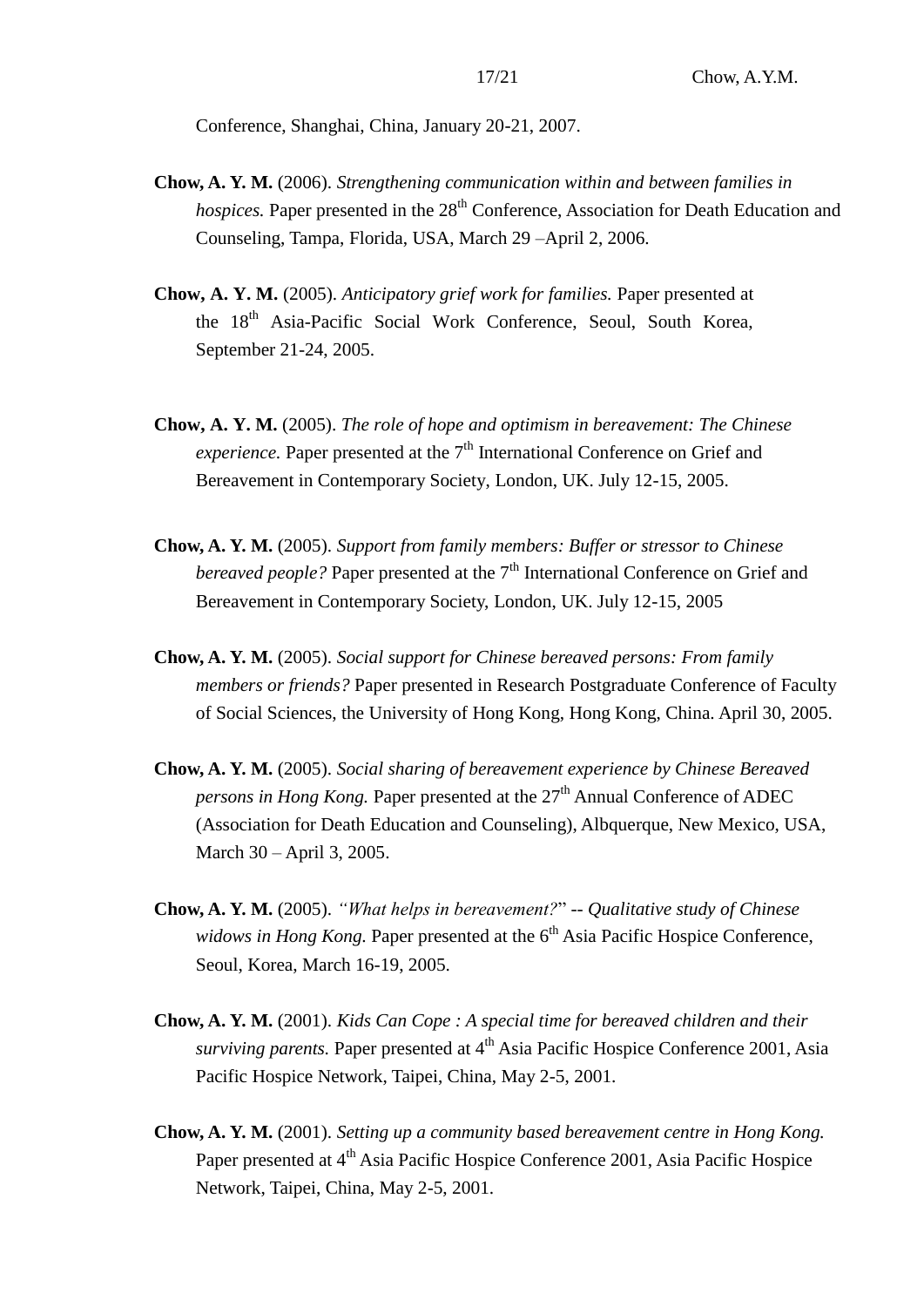- **Chow, A. Y. M.** (2001). *Unfolding bereavement group: Insights on the process of grieving.*  Paper presented at 4<sup>th</sup> Asia Pacific Hospice Conference 2001, Asia Pacific Hospice Network, Taipei, China, May 2-5, 2001.
- **Chow, A. Y. M.** (2001). *Development of assessment tools of grief reaction for Chinese in Hong Kong : The GRAF (Version 1.0).* Paper presented at 4<sup>th</sup> Asia Pacific Hospice Conference 2001, Asia Pacific Hospice Network, Taipei, China, May 2-5, 2001.
- **Chow, A. Y. M.** (1995)*A practice model for working with the bereaved of cancer patients.*  Paper presented at the 1<sup>st</sup> Hong Kong International Cancer Congress, Faculty of Medicine, HKU & Cancer Centre of Queen Mary Hospital, Hong Kong, November 16 - 19, 1995.

## **Grant Applications: Awarded Researh Grants**

- **Chow, A. Y. M.,** Lund, D., Caserta, M. and Suen, M. H. P. (2014). *A multi-center randomized control trial of psychosocial bereavement intervention for widowed older adults in Hong Kong.General Research Fund, Research Grants Council (Jan 1, 2014 – July 31, 2016, \$691 210)*
- **Chow, A. Y. M.,** Leung, G.S.M., & Chui, E.W.T. (2013). *The Refining of an Outcome-based Social Work Curriculum: Relevant and Reliable Assessment of Student Learning Outcomes*. Teaching Development Grant (Feb 1, 2013 – Apr 30, 2014, \$206 000)
- **Chow, A. Y. M.** & Wong, P.W.C. (2012). *Efficacy study on the common core course "Journey in Madness".* Teaching Development Grant (Sept 1, 2012 – Sept 1, 2013, \$50 000)
- Chan, C.L.W., **Chow, A.Y.M.,** & Li, J. (2010). *Bereavement guilt and well-being among university students in Hong Kong.* Wu Jieh-Yee Research Fund (Sept 15, 2010 – Jan 14, 2012, \$45 000)
- **Chow, A. Y. M.,** Lo R. S. K., Tsang, Y. C. & Leung, Y. P. (2010). *The development of a best practice hospital based bereavement care model in Hong Kong*. Seed funding for basic research (March 1, 2010 – Aug, 31, 2011, \$93 000).
- **Chow, A. Y. M.** (2009) Bereavement care for widowed older adults in Hong Kong. Hong Kong Jockey Club Charities Trust (September, 2009 – August, 2010, \$479,700)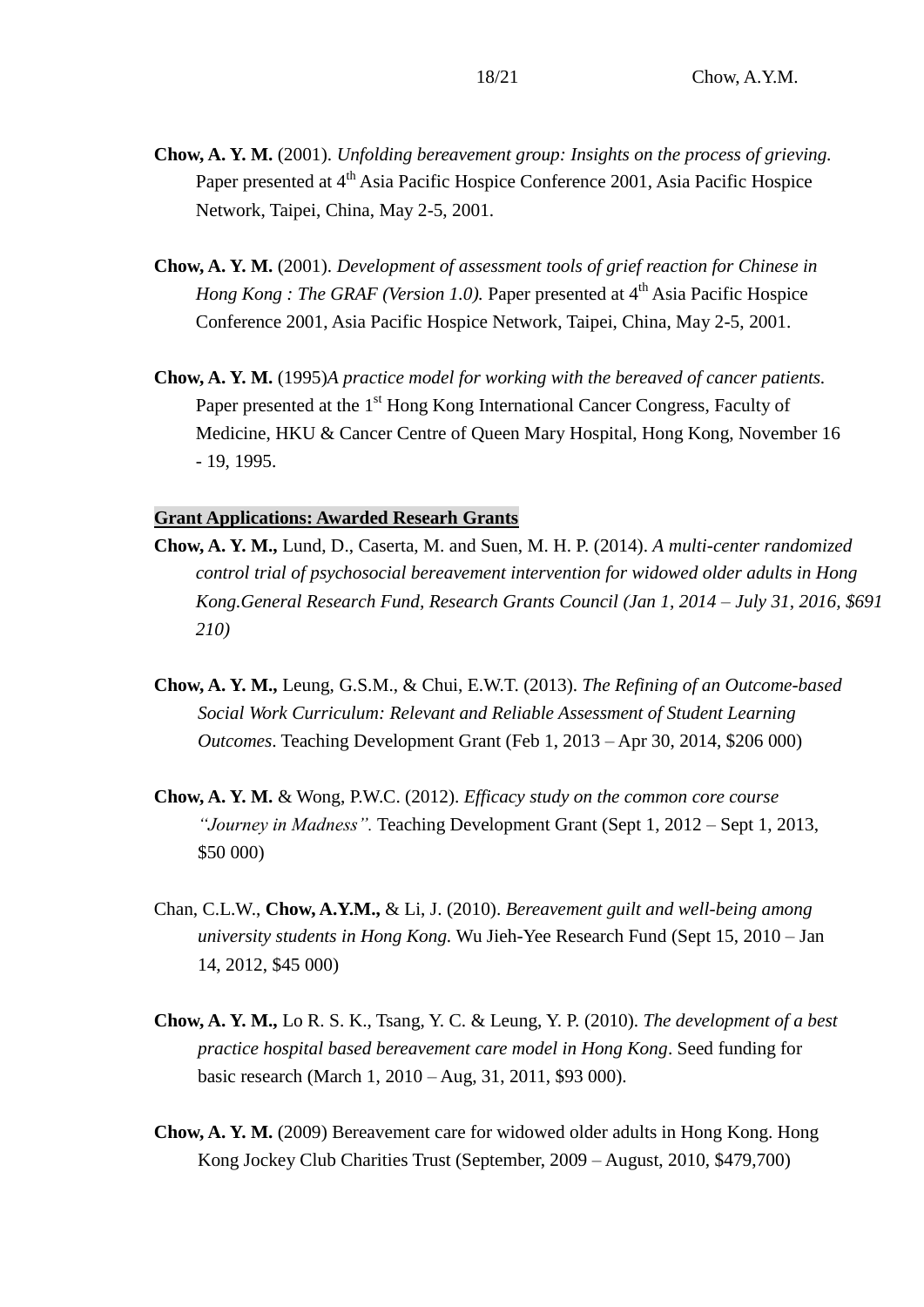- Ho, S. M. Y. & **Chow, A. Y. M.** (2009). *The development and validation of a grief therapy manual for bereaved adults after catastrophes*. Sichuan Earthquake Roundtable Fund Internal Seed Funding. (March 1, 2009 – May 30, 2010, \$150 000).
- **Chow, A. Y. M.,** Lam, D. O. B., Wong, D. F. K., Leung, G.S.M., & Chan, F.P. (2007). *Becoming reflexive social workers: developing an outcome-based course on reflexivity for social work students.* Leung Kau Kui Research and Teaching Endowment Fund. (January 17, 2008 – Jan 16, 2010, \$60 000)
- **Chow, A. Y. M.**, Sandler, I., Ayers, T. & Chan, C.L.W. (2006). *When the partner has gone: A focus group study on parenting of single parent families in Hong Kong*. Seed Funding Programme for basic research award 2006. (September 1, 2006 – February29, 2008, \$0.1 Million).
- Chan, C. L. W., **Chow, A. Y. M**. and Ho, S. M. Y. (2001). *Understanding the grief and bereavement process of Chinese family members in Hong Kong* RGC CERG award 2001-2002. (October 1, 2001 – December 1, 2003, \$0.4 Million) HKU 7110/01H

### **Grant Applications: Other Awarded Proposals**

- Proposal to set up a befriending bereavement support service for suicide survivors (2007).with Suicide Prevention Services (HK\$2.8 Million from Peter KK Lee Care for Life Foundation Limited)
- Proposal of Empowering Network for Adjustment to Bereavement and Loss in End-of-Life (ENABLE). (2006) (**HK\$22 Million** from Hong Kong Jockey Club Charities Trust)
- Proposal to set up the Hong Kong Jockey Club Centre for Suicide Research and Prevention. (2001, October) (**HK\$18 Million** from Hong Kong Jockey Club Charities Trust)
- Proposal for "Forever Precious Moments" (2000, March) (**HK\$0.04 Million** from Sir Robert Ho Tung Charitable Fund)
- Proposal for "Caring for the Kids" (1998) (**HK \$0.125 Million** from Save the Children Fund)
- Proposal for "Caring for the Bereaved" (1998, July) (**HK\$0.4 Million** from Board of Management Committee of Chinese Permanent Cemeteries)

Proposal to set up a Community Based Bereavement Counselling Centre, (1996) **(HK\$ 1.5**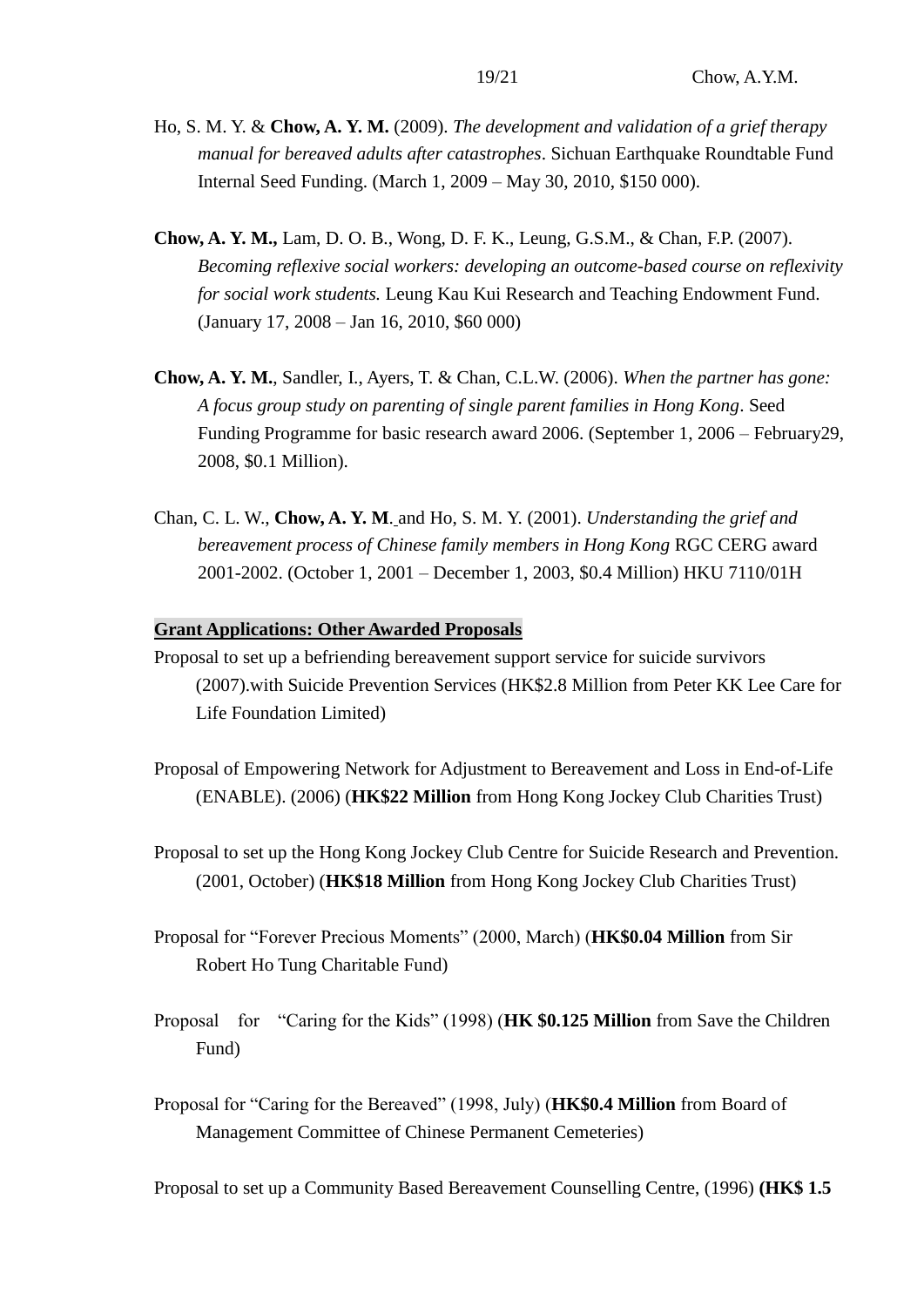# **million** from Jessie and Thomas Tam Foundation)

# **KNOWLEDGE EXCHANGE**

| <b>Community Projects</b>                            |                               |
|------------------------------------------------------|-------------------------------|
| Principal Investigator,                              | Sept, 2009 - Sept, 2010       |
| Pilot groups for widowed older adults in Hong Kong   |                               |
| CADENZA project                                      |                               |
| Consultant,                                          | April, 2007 - present         |
| Project BLESS, services for bereaved persons         |                               |
| Suicide, Suicide Prevention Services                 |                               |
| Consultant,                                          | July, 2006 - present          |
| Elderly outreach project for suicidal older adults,  |                               |
| <b>Suicide Prevention Services</b>                   |                               |
| Project Coordinator, Project ENABLE                  | March, 2006 – March, 2010     |
| <b>Consultants to different local organizations</b>  |                               |
| Chairman, Society for Life and Death Education,      | July, $2011$ - present        |
| Honorary Secretary, Institute of Cognitive Therapy   | April, $2011$ – present       |
| Chairman, Education Subcommittee,                    | November, $2008$ – present    |
| Society for the Promotion of Hospice Care            |                               |
| Vice-Chairman, Society for Life and Death Education, | July, 2008 – July, 2011       |
| Member, Regional Advisory Committee                  | May, 2008 – June, 2009        |
| (New Territories), Hospital Authority                |                               |
| Member, Hospital Governing Committee,                | April, 2007 - present         |
| Bradbury Hospice, Hospital Authority, Hong Kong      |                               |
| Board Member, Board of Governors                     | July, $2006$ – present        |
| <b>Suicide Prevention Services</b>                   |                               |
| Convenor,                                            | January 2005 - December, 2006 |

Psychosocial Oncology Program Subcommittee,